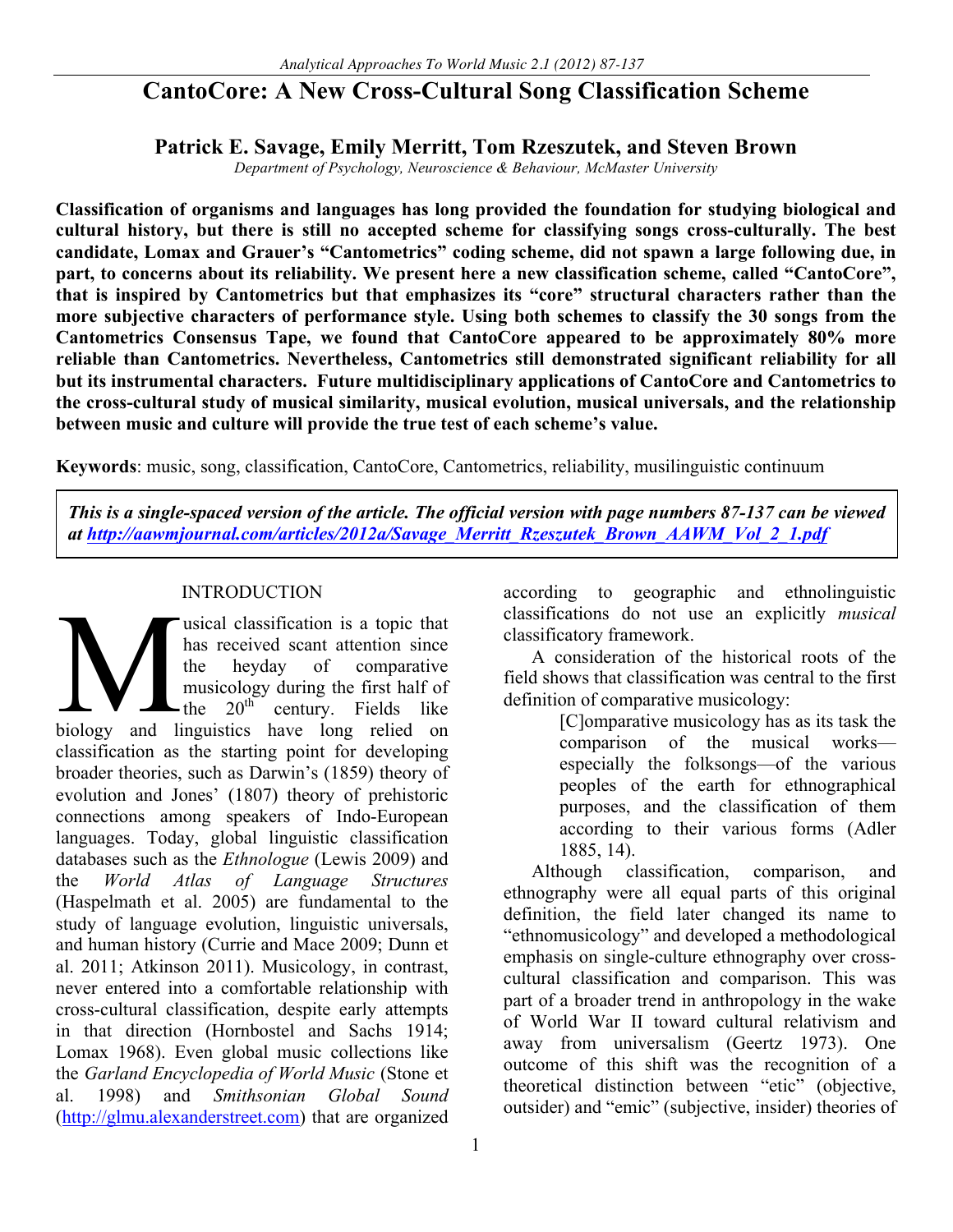classification (Harris 1976). This dichotomy nicely characterizes the paradigmatic difference between early comparative musicology and contemporary ethnomusicology. Ethnomusicologists have largely rejected etic and/or acoustic classification schemes, despite pleas for pluralism in approaches to world musics (Merriam 1982; Nettl 2005; Agawu 2010). Although the goal of classifying musics acoustically presents many challenges—for example, the need that classification schemes be universally applicable—these challenges do not *a priori* invalidate cross-cultural classification (but see Hood 1971; Blacking 1973; McLeod 1974).

Along these lines, there are two major methodological challenges to classifying music cross-culturally. One challenge is specific to instrumental music: how do we ensure that we are comparing like with like when different cultures use different instruments with differing acoustic features, production mechanisms, and tuning systems (Ellis 1885)? The second is specific to vocal music: how can we design a classification system that is broad enough to accommodate all musical cultures while maintaining a distinction between "song" and "speech"? While the instrumental classification scheme of Hornbostel and Sachs (1914) is still widely used today, there remains no widely accepted song-classification scheme.

One solution to the problem of song classification is to see the relationship between music and language as a continuum—a "musilinguistic" spectrum (Brown 2000)—rather than as a contrast between two discrete domains. A truly universal approach cannot exclude "nonmusical" vocalizations but must accommodate any type of vocalization sitting along the musilinguistic spectrum of communicative forms from speech, to songs, to everything in between. While Sachs (1943) proposed such a spectrum in his distinction between "logogenic" (word-born) and "melogenic" (melody-born) songs, there is a need for a classification scheme that can accommodate the diversity of ways in which song-features can independently vary across *multiple* musilinguistic spectra. For example, some songs can have irregular "speech-like" (parlando) rhythms but use discrete "music-like" pitches, while others can have metric<br>"music-like" rhythms but use indeterminate rhythms but use indeterminate "speech-like" pitches. A classificatory approach

based on multidimensional, musilinguistic spectra could be helpful in fields as diverse as ethnomusicology, neuroscience, and evolutionary biology for understanding connections between music and language (Darwin 1871; Feld and Fox 1994; Wallin, Merker, and Brown 2000; Patel 2008).

Multi-dimensional, musilinguistic spectra are in fact a major design feature of the best-established song-classification scheme to date, "Cantometrics" (Lomax and Grauer 1968; Lomax 1976). Cantometrics classifies songs according to 37 acoustic characters related to their structure, performance style, and instrumental accompaniment. Each character contains between 3 and 13 character-states, which are ordered along a social continuum from "individualized" to "groupy." This continuum can be thought of equally well as a musilinguistic continuum, since speech tends to be more individual-oriented and song more group-oriented.

Applying this scheme to a global sample of thousands of songs from hundreds of cultures, Lomax found that global song diversity was organized into 10 major stylistic families that also correlated with extra-musical features of social structure and historical contact. Critics generally applauded this ground-breaking attempt to quantitatively address the relationship between music and culture and supported its broad findings, despite some concerns over methodological issues regarding sampling, treatment of intra-cultural diversity, and the interpretation of correlations between music and social structure (Naroll 1969; Driver 1970; Downey 1970; Nettl 1970; Maranda 1970; Henry 1976; Erickson 1976; Dowling and Harwood 1986; Grauer 2005; Leroi and Swire 2006). However, many critics were divided over Lomax's emphasis on performance style over song structure. Lomax's agenda in creating Cantometrics was to replace Western musicology's traditional emphasis on musical structure and notation—which he and many others saw as being Eurocentric and elitist (Lomax 1959; Feld and Fox 1994)—with a more performance-oriented system. While some critics supported the development of measurements of performance characters such as "nasality" and "rasp," others were concerned that such characters were overly subjective and thus unreliable (Downey 1970; Maranda 1970).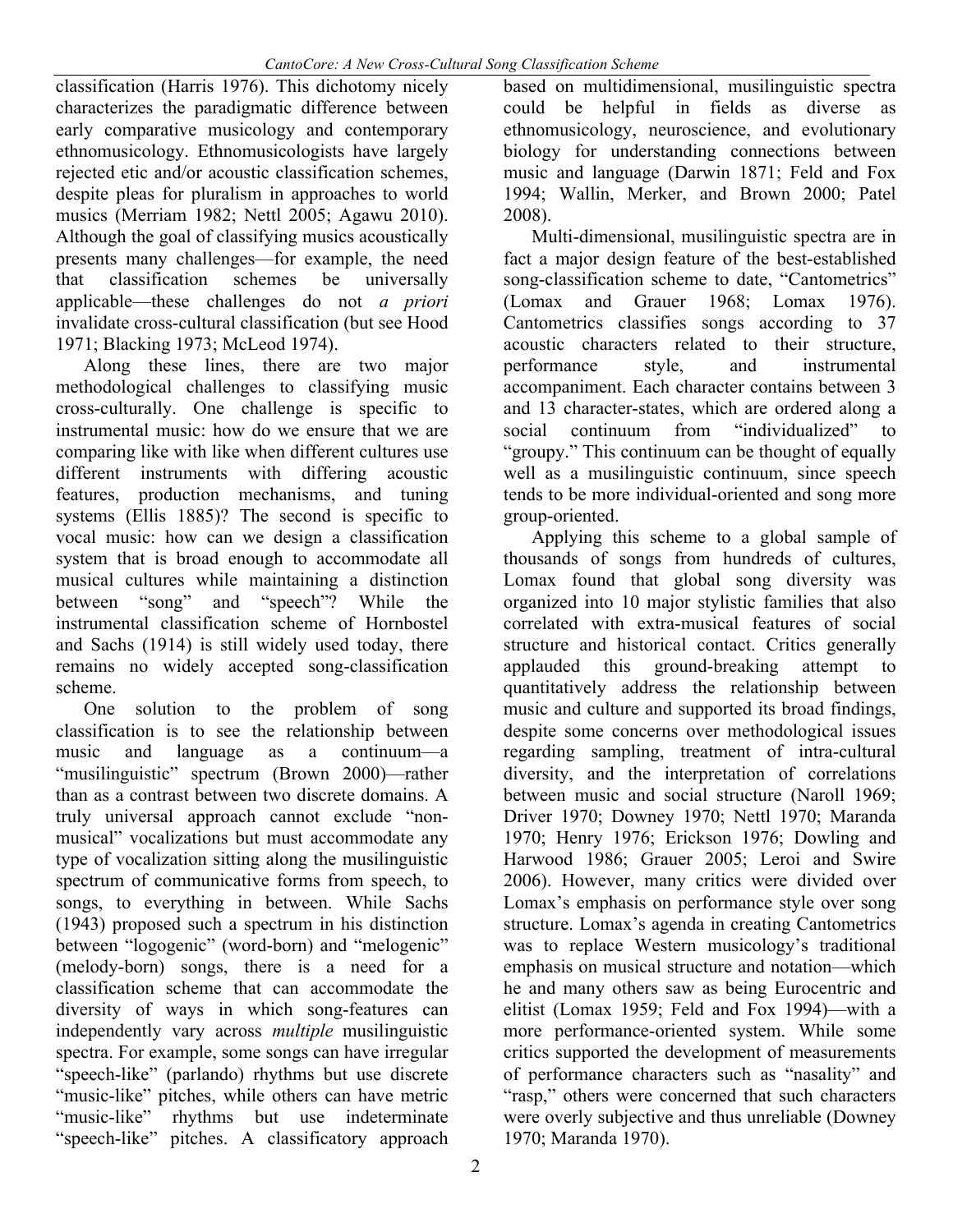The principal objective of the current study is to present a detailed analysis of a new universal songclassification scheme. We call it "CantoCore" because of its emphasis on the "core" structural characters of song. The scheme takes its lead from the updated 1976 version of Cantometrics but focuses only on characters of song-structure rather than performance-style or instrumentation (see Figure 1), because of our prediction that structural characters should be more reliable. We have reorganized, supplemented, and attempted to more objectively operationalize these characters, building on the work of others whenever possible (Kolinski 1961, 1962, 1973; Plomp and Levelt 1965; Patel and Daniele 2003; Leroi and Swire 2006; Busby 2006). In addition, the scheme introduces several

structural characters not present in Cantometrics, most notably those related to scales and rhythms. Finally, the scheme is designed to accommodate musical forms at all points along the musilinguistic spectrum, from a simple sentence to the most complexly-textured responsorial polyphony. The current study also includes a test of the inter-rater reliability of song codings, comparing 1) CantoCore vs. Cantometrics, and 2) the structural characters of Cantometrics vs. its performance and instrumental characters. To accomplish this, we use the global set of 30 songs contained in the Cantometrics Consensus Tape (Lomax 1976) that Lomax selected to demonstrate the cross-cultural validity of the Cantometrics scheme.



Figure 1. A comparison of the types of musical characters classified by CantoCore vs. Cantometrics. Both classification schemes rely exclusively on acoustic information rather than on non-acoustic characters. Whereas Cantometrics (green box) focuses on both the performance and structural characters of songs as well as their instrumental accompaniment, CantoCore (red box) focuses exclusively on the structural characters of the vocal part, excluding both performance and instrumental characters.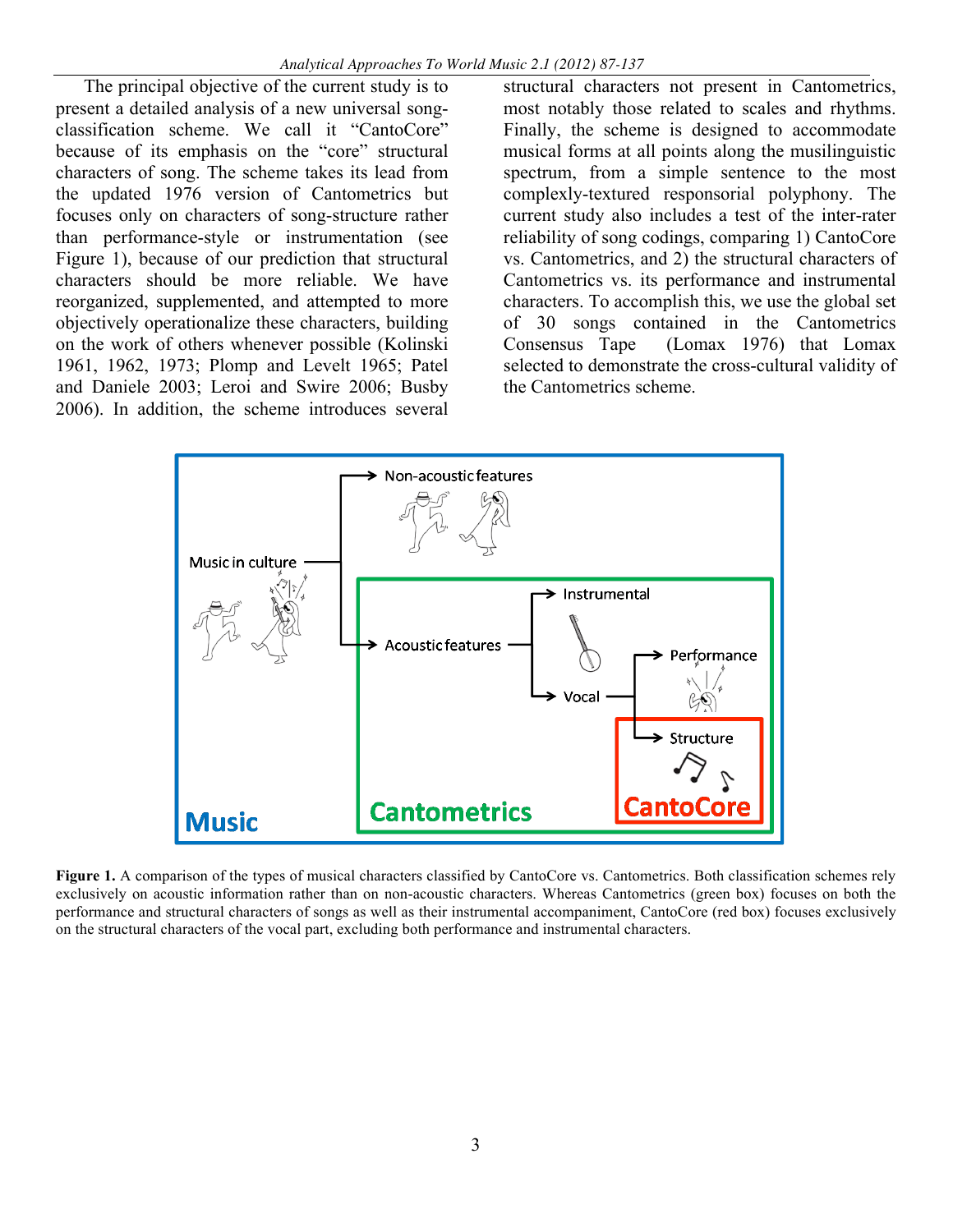#### CLASSIFICATION SCHEME

#### *Theoretical Framework*

*The musical hierarchy.* Music is a hierarchical system made up of several levels of organization (Schenker 1979; Lerdahl and Jackendoff 1983; Krumhansl 1990; Anku 2000; Tenzer 2006). Figure 2a presents a schematization of the musical

hierarchy that we employ in organizing the characters of the CantoCore classification scheme; the characters themselves are listed in Figure 2b.

A useful analogy for conceptualizing our classification scheme is to think of a song as a biological organism. In essence, songs are simply complex combinations of notes, just as organisms are complex combinations of cells. However, as with the cells in an organism, the notes in a song



characters that comprise the CantoCore classification scheme are organized according to these note and supra-note domains. **Figure 2.** a) The musical hierarchy is comprised of "note" and "supra-note" domains. The three main note domains are rhythm (red), pitch (blue), and syllable (green), as represented by the sung note "la." Interactions between notes give rise to the supra-note domains of "phrase" (the between-note level), "texture" (the between-part level) and "form" (the between-phrase level). b) The 26 structural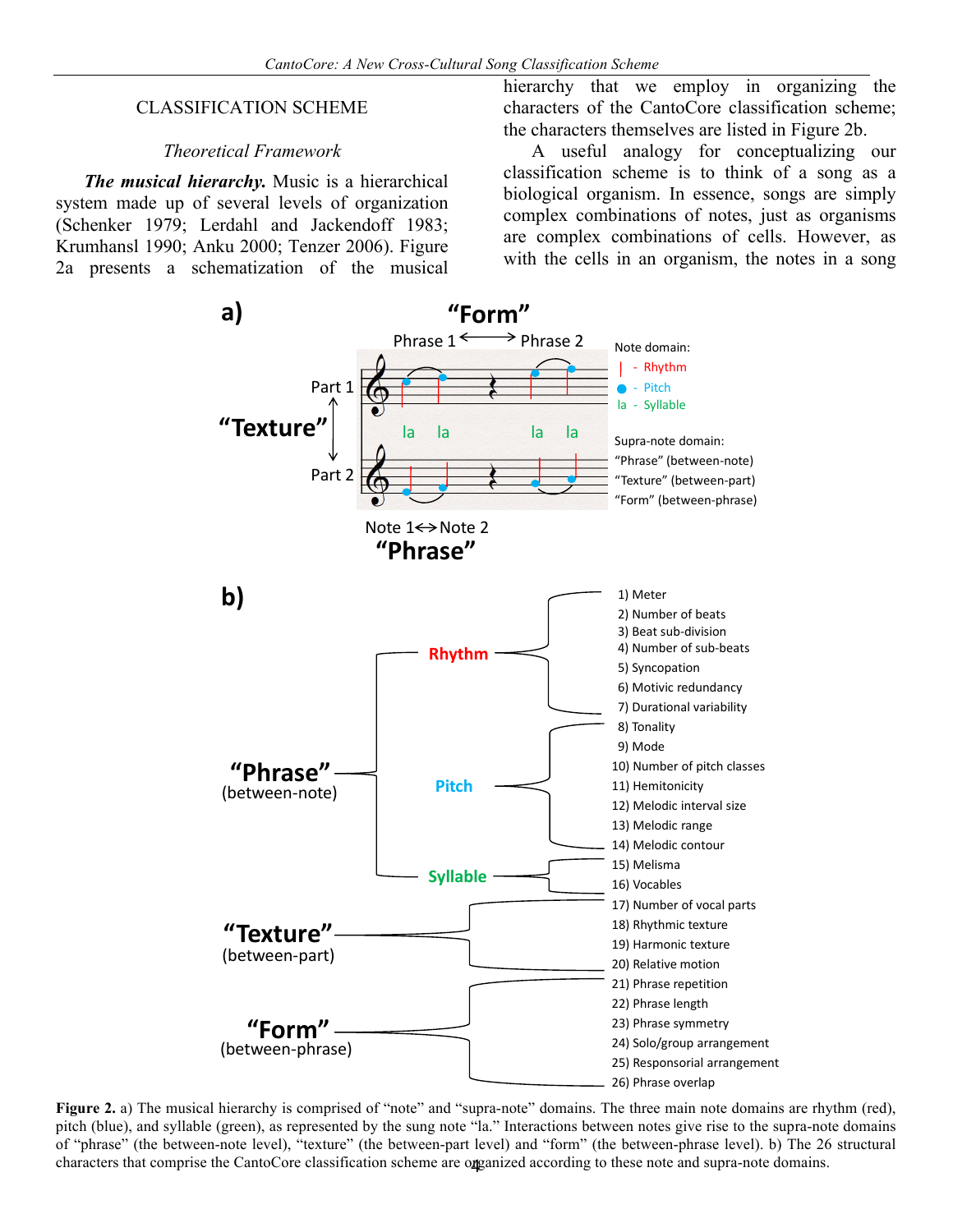interact with each other and with their extra-musical environment at many different levels and in many different ways. These complex interactions can never be fully quantified but can still be usefully modeled.

The most basic distinction is that between the *note* level—where the note is regarded as the basic building block of music—and the *supra-note* level. The note level consists of three characters: 1) *rhythm* (colored red in Figure 2a), reflecting the relative duration of a note; 2) *pitch* (blue), reflecting the acoustic frequency of a note; and 3) *syllable* (green), reflecting the articulatory configuration of a sung note (exemplified by "la" in the figure). The supra-note domain consists of interactions between notes, as organized into three broad hierarchical domains: 1) *phrase*, representing the between-note level within individual vocal parts, 2) *texture*, representing the between-part level, in which simultaneous phrases in different vocal parts overlap in time, and 3) *form*, representing the between-phrase level, where successive phrases combine to form larger melodic units. Figure 2b lists the classification characters associated with each of these three supra-note domains. It also shows that the domain of "phrase" contains the three note-level characters of rhythm, pitch, and syllable (color coded the same as in Figure 2a). CantoCore classifies 26 structural characters of songs (Figure 2b), organized into categories associated with the note and supra-note domains listed above. Fifteen of these characters are refined versions of structural characters already contained in Cantometrics, while 11 characters—mostly those related to rhythm and scale—are new, as indicated by asterisks in the detailed scheme below.

*Quantitative vs. qualitative characters.* A fundamental distinction in classification theory is that between *quantitative* (or continuous) characters and *qualitative* (or discrete) characters (Sneath and Sokal 1973). Quantitative traits can be classified with regard to their size. For example, melodic intervals (character **12** in the CantoCore scheme) vary in a continuous manner from very small intervals to very large, and everything in between. Another way to code characters quantitatively is with regard to their frequency of occurrence in a song. In CantoCore, vocables (character **16**) are coded with regard to their frequency of occurrence,

ranging from being completely absent (low frequency) to being ubiquitous (high frequency). Qualitative traits, by contrast, cannot be placed onto a numerical spectrum of size or frequency, and are instead organized as a series of discrete states. For example, melodic contours (character **14**) come in a variety of discrete types, such as descending contours, ascending contours, arched contours, and the like. Of the 26 CantoCore characters, 15 are quantitative traits and 11 are qualitative traits by the standards of classification theory.

*Ordering of character-states***.** Most of CantoCore's 26 characters are divided into 3–4 character-states, resulting in a total of 96 characterstates across the scheme. Of these, 53 are new to the scheme, as indicated by asterisks in the detailed Figure 3 represents our rationale for ordering the character-states within each character. Characterstates are ordered in a consistent manner, spanning a musilinguistic spectrum from language-like (left side) to music-like (right side). However, the method for achieving this differs for quantitative and qualitative characters, as shown in Figure 3 above and below the horizontal arrow. For quantitative characters, character-states are listed in order of increasing size or frequency using lowercase roman numerals (i, ii, iii, etc). This allows for precise placement of states along a continuum spanning from small (speech-like) to large (songlike). For qualitative characters, character-states are listed in order of increasing "regularity" using lower-case letters (a, b, c, etc.), spanning from irregular (speech-like) to regular (song-like). By regularity, we refer to the degree of repetitiveness of a character throughout a song, where redundancy is far more associated with music than speech (Lomax 1968). Because qualitative characters could not always be divided up consistently, we employed a series of prefixes to convey a spectrum of qualitative states (see the geometric shapes at the bottom half of Figure 3 as a guide): a) "A-" implies that a feature is absent from a song; b) "Hetero-" implies that multiple but successive features occur; c) "Poly-" implies that multiple simultaneous features occur; and d) "Iso-" implies that a single feature occurs consistently throughout a song. Applying these concepts to meter, for example, we can see that irregular "a-metric" songs have no discernable meter; semi-regular "hetero-metric" or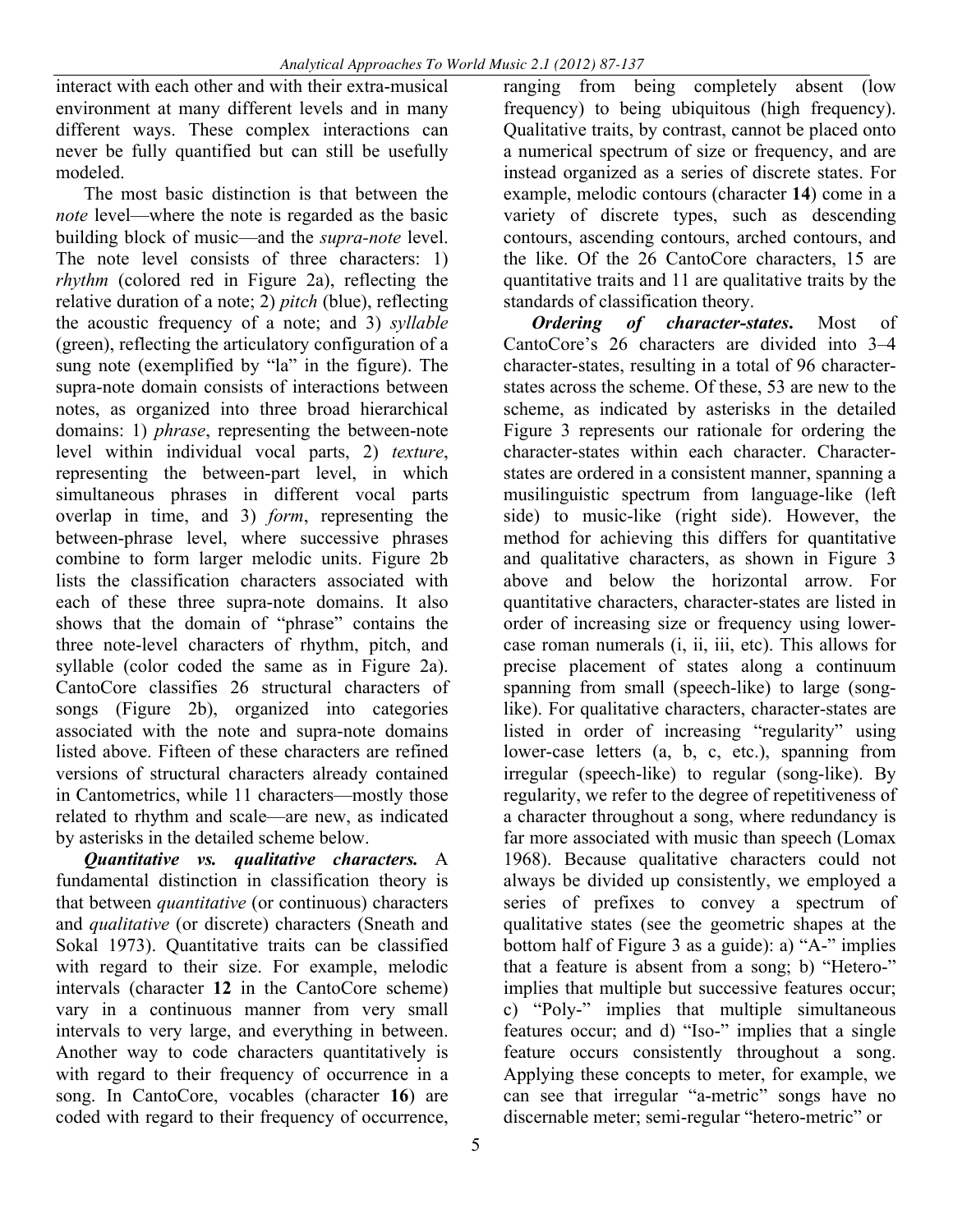

**Figure 3.** The character-states within each character are organized according to a "musilinguistic" spectrum spanning from languagelike to music-like (no value judgment is implied). Quantitative characters (top part of the figure) are ordered in terms of increasing size from small to large using lower-case roman numerals. Qualitative characters (bottom part of the figure) are ordered in terms of increasing "regularity" using lower-case letters from irregular ("A-") to regular ("Iso-"), with semi-regular states between them having either multiple successive forms ("Hetero-") or multiple simultaneous forms ("Poly-"). The geometric shapes are used for heuristic purposes only to demonstrate the various facets of regularity.

"poly-metric" songs have multiple meters that are present successively or simultaneously, respectively; and regular "iso-metric" songs have a single, constant meter throughout.

### *Classification Logistics*

*Classification by ear.* The goal of our classification system is to provide a tool to describe and compare songs from many cultures in terms of multiple musical features. Ideally, one would want to use an automatic acoustic-based classification system or a database of musical transcriptions/notations to allow one to quickly and objectively classify songs with a high degree of accuracy. Unfortunately, the automatic classification systems and databases that currently exist are heavily biased towards Western songs and Western theory (e.g. Schaffrath 1995; Bertin-Mahieux, Ellis, Whitman and Lamere 2011). Thus, as with the creators of Cantometrics, we have been forced to develop a relatively blunt method that can allow a coder to classify an individual song by ear across several dozen features in a short amount of time. Although we have tried to provide specific definitions and precise threshold values for all our character states, these ultimately function as rough guidelines to help the coder reach a more holistic, subjective decision regarding the appropriate classification.

The reliability of such classifications by ear is limited both by lower-level perceptual constraints and by higher-level cognitive constraints. For example, in an experiment testing interval

perception among Western and Javanese musicians, Perlman and Krumhansl (1996) found great variability within both groups of musicians. Even their most accurate subjects were limited by basic perceptual constraints in their ability to reliably distinguish intervals differing by only 20 cents. On the other hand, one Javanese musician displayed "regions of confusion" as large as 180 cents in which they perceived intervals from 120–300 cents as being equivalent, presumably because they were using the *slendro* scale (which contains only one scale degree in this range) as an internal interval standard.

The greater the effects of each type of constraint, the lower the accuracy of classification by ear will be. Nevertheless, by dividing quantitative characters into only three characterstates, rather than the five character-states preferred in Cantometrics, we have tried to minimize the number of grey areas where such classificatory ambiguities could occur while at the same time maintaining the sense of a continuum of musical features, rather than a "presence/absence" dichotomy.

The choice of precise threshold values is necessarily arbitrary, especially since there are no comprehensive datasets other than Cantometrics regarding the worldwide distribution of these features. Therefore, we have tried to specify values that will best capture the range of variation found throughout the world, relying mainly on Cantometrics and on our own subjective listening experiences with world musics. For example, the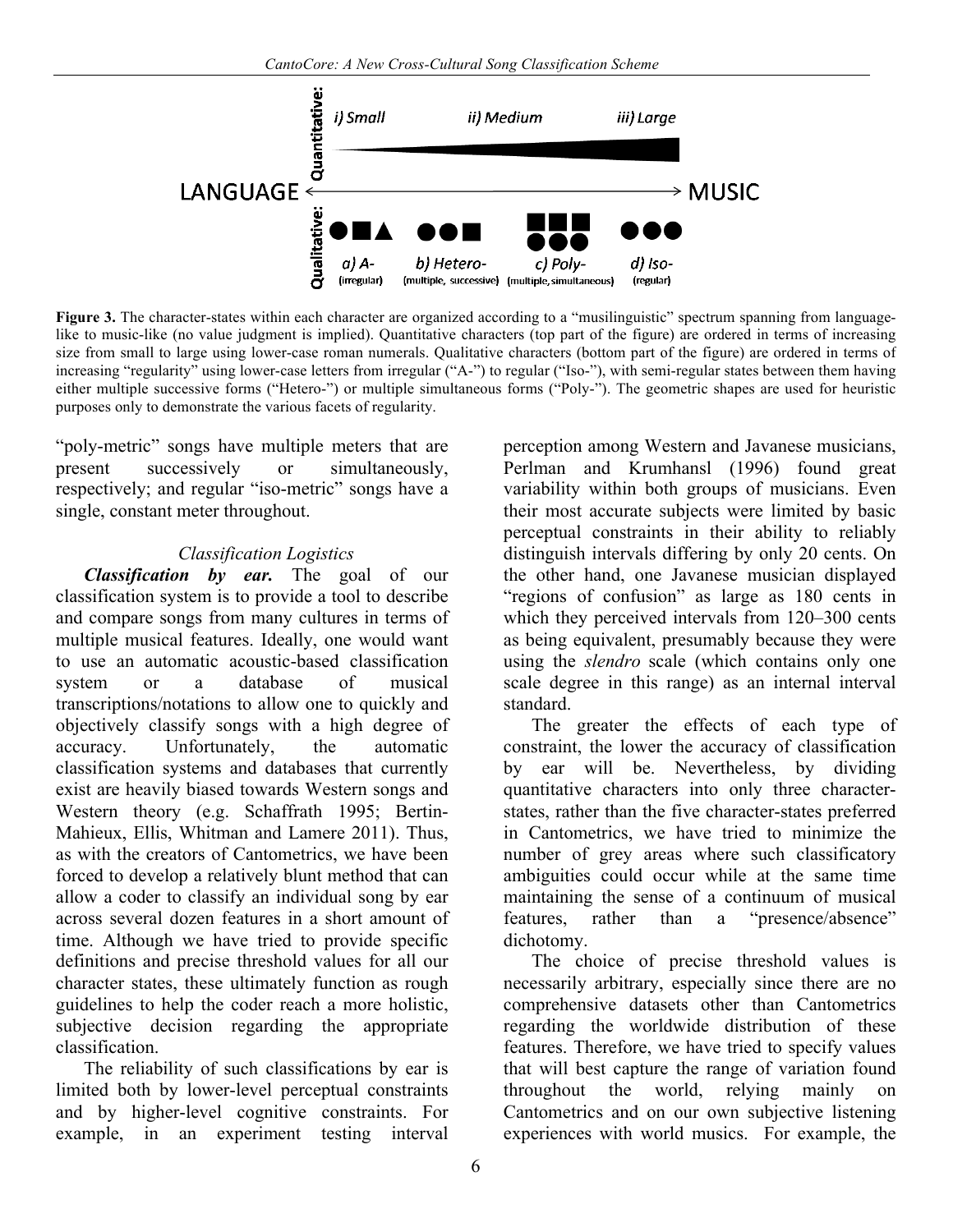use of the perfect fifth and octave as thresholds for "melodic range" (character **13**) was maintained from Cantometrics, while our choice of three and five as thresholds for the number of pitch classes in a scale (character **10**) was based on our intuitions that these would capture the most variation in scales throughout the world.

*Within-song heterogeneity.* Reality is too complex to be fully captured in a single classification. Songs change over time and can contain multiple sections whose codings conflict with one another. Some important work has been done regarding quantifying this kind of dynamic heterogeneity with regards to specific characters such as interval size and note duration (Toiviainen and Eerola 2001; Huron 2006). However, there is also a need for broader classification schemes that provide simpler classifications but that span a number of characters across multiple domains.

*Maximal values.* Heterogeneity can be partially accommodated for quantitative characters by defining them with regard to summary statistics describing their size or frequency. Hence, a song that has multiple states for such characters could be coded with regard to things like their maximal value for that song, their mean value for the song, or their standard deviation. For consistency, and to make the scheme possible to use quickly by ear without resorting to laborious transcription and notecounting, quantitative characters have been defined in terms of maximal values and divided into the character-states of "small," "medium," and "large" by imposing somewhat arbitrary thresholds. This is intended to reduce the amount of theoretical expertise and time required to code the songs. If one is working from notated scores or transcriptions, or if the coder has enough confidence in his/her ability to hear very fine distinctions, the raw numerical values may be used to increase precision (see Figure 4). However, this may give an appearance of precision that is unrealistic, as we found that making the scheme finer-grained did not improve its reliability.

*Multi-coding.* For qualitative characters, heterogeneity is more difficult to classify. In some cases, the heterogeneity of a song's characters can be accommodated by character-states that specify an intrinsic heterogeneity of features (e.g., "heterometric," "poly-tonal"). However, in other cases, this

can only be accomplished by "multi-coding," in other words selecting *multiple* distinct characterstates for the same song (e.g., both "descending" and "arched" contours if both types occur in a single song). As a general rule, multi-coding should be avoided if one character-state is clearly the most prominent in a song.

*Character dependence.* Some characters are dependent on others. For example, "a-metric" songs that have no beat (character **1**) cannot possibly have a sub-beat (character **3**). For such characters, an "n/a" character-state is included to denote something that is unclassifiable. A "?" may be used instead if recording quality or other factors make it impossible to code a given character, or if the musical characters are simply too complex to specify (following Busby 2006).

*Relationship to Cantometrics.* For all characters that are derived from structural characters of Cantometrics, the original Cantometrics line number and corresponding character-states names from the updated version of Cantometrics (Lomax 1976) have been given. There are a few small differences between this and the version used to collect the original Cantometric data (Lomax and Grauer 1968), but these can be easily interconverted. Therefore, it is basically possible to convert old Cantometric codings into CantoCore codings if desired, which may be useful in reanalyzing the original Cantometric data without having to re-code each of its thousands of songs.

*Instrumental application.* Due to the complications listed in the introduction involved in classifying instrumental music cross-culturally, we have designed CantoCore exclusively for the purpose of classifying vocal music. Most of the classifications could also be useful for classifying instrumental music, but caution should be exercised in doing so, particularly regarding the additional constraints on sound production and intonation that are introduced by different instrument types. For example, although breathing can still be helpful in determining phrase boundaries for aerophones, it will be less useful when dealing with chordophones.

*How to code.* We have attempted to define all of our terms as precisely as possible so that the coder can provide precise numeric values if they are working directly from a score or transcription, or if they have a high level of listening expertise. These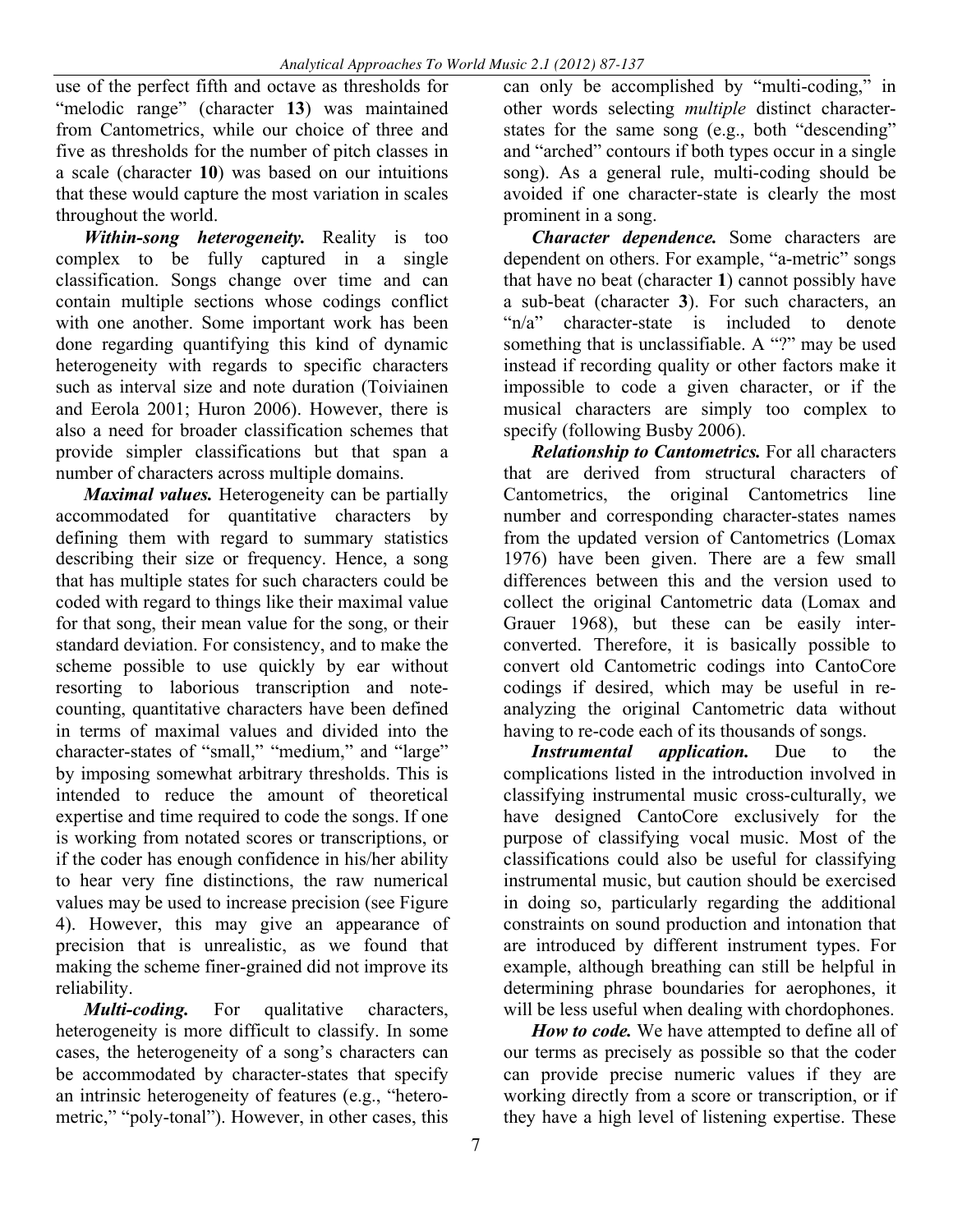definitions therefore require a modest background in music theory. However, since much of the world's music is transmitted orally and is difficult and time-consuming to transcribe, we have also aimed to create our character-states so that they can be reliably identified by ear without detailed notation. Ultimately, the numeric values are simply guidelines to assist the coder in interpreting their holistic, subjective classification of the songs. Once the coder has practiced with a few dozen songs, he/she should be able to code a 3-minute song by ear in 15–20 minutes, which is comparable to the amount of time required to do so using Cantometrics (Lomax 1976).

When coding, the coder should first listen to the song once through, jotting down important notes and trying to get a sense for the different phrases that make up the song: how many there are, in what order, how long each phrase is, what scale(s) or meter(s) (if any) underlie them, etc. The instrumental accompaniment can be used if it is helpful in interpreting the correct song classification, but if there is any conflict between the vocal and the instrumental components, the coder should focus only on the vocal component. After they have listened to the song once, they should go through and attempt to classify each character in order from 1 to 26. They should then listen to the entire song again, checking the initial codings and paying particular attention to complicated or ambiguous codings. The coder can also jump forwards or backwards within the song or repeat the song as many times as necessary to arrive at a set of codings they are confident in. Any particularly noteworthy features, such as ambiguities or striking characters not classifiable, should be listed in a separate "comments" column.

This same format applies regardless of the length of the song or any extra-acoustic information about the song. The definition of what constitutes a "song" varies, but in the absence of other information, it is reasonable to assume that different tracks on recordings correspond to different songs. Song classifications should be interpreted with the help of recording liner notes, music theory (both emic and etic), and all other available resources. However, the initial classification should be done blind to extra-acoustic information as much as is practically possible (i.e., without knowing what culture the song is from or how the singer(s)

classify their own music). CantoCore is fundamentally an etic, acoustic classification scheme, with all of the benefits and drawbacks that this entails (Harris 1976).

*Definitions.* Our goal was to create a descriptive system that allows a common vocabulary for classification, not a prescriptive system that dictates how one should perceive music. Nevertheless, for such a system to be reliable, it is necessary to have standardized definitions. Since few, if any, musical terms have cross-culturally agreed-upon definitions, we have offered our own definitions for each character, as well as for several key terms (see Box 1). Definitions about complex musical categories such as "tonality" and even seemingly simpler categories such as "interval size" have been, and will continue to be, debated. Our definitions are simply operational ones that can be usefully applied cross-culturally. Even when using these definitions, some level of disagreement and ambiguity is inevitable due to perceptual differences between individuals and between cultures. We discuss some observations on agreement in the "Reliability" section.

### THE "CANTOCORE" SONG CLASSIFICATION SCHEME

NOTE: Characters and character-states marked with an asterisk are those that are new to this scheme and that are not taken from Cantometrics. Modifications to original Cantometrics characterstates are listed using parentheses.

### **I) "PHRASE" (between-note)**

### *A) Rhythm*

- **1) METER** (Cantometrics Line 11)
- Cyclic, hierarchical groupings of beats into bars (a) *A-metric:* No consistent beat (formerly
- *"parlando rubato – free rhythm"*) (b) *Hetero-metric:* There is a consistent beat, but
- there is no consistent hierarchical pattern among these beats (formerly divided into *"onebeat rhythm"* and *"irregular meter"*)
- (c) *Poly-metric\*:* Multiple independent beats occur simultaneously (e.g., 6/8 against 3/4, multiple singers singing in different tempi) (*"simple"*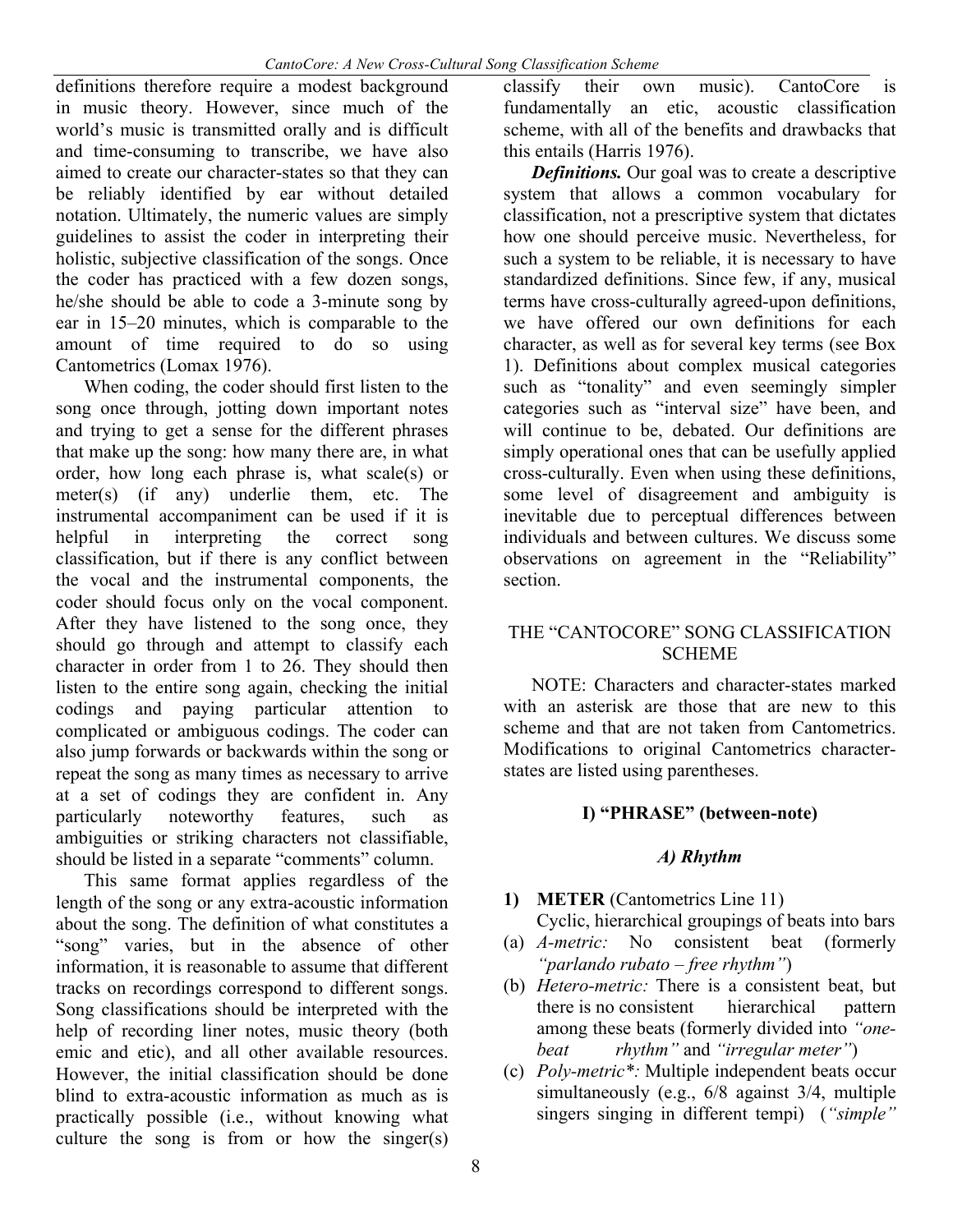and "*complex*" poly-meter from Cantometrics Line 12 have been combined and moved here)

(d) *Iso-metric:* There is a single, consistent pattern of strong and weak beats (e.g., 3/4, 6/8, 5/4, 2+2+3/8) (formerly divided into *"simple"* and *"complex"*)

*N.B.* See Box 1 for the definition of "beat." Songs not classified as (d) ("*iso-metric*") must be coded (n/a) for characters **(2–5)**. Songs that transition between metric types (e.g., an "*a-metric*" section giving way to an "*iso-metric*" section) should be multi-coded.

*Comments:* The "*poly-metric*" character-state was moved here from Cantometrics Line 12. Although it is debatable whether one can hear multiple meters simultaneously (Kolinski 1973; London 2004), it is possible for a listener to recognize the presence of two simultaneous meters/tempi and choose to attend to one or the other meter. Therefore, we have maintained this character-state, although it may not be useful in the majority of cases. The new characters **(2–4)** were created to deal with various iso-metric sub-types unclassifiable using Cantometrics. For instance, Cantometrics did not create any distinctions between 3/4, 4/4, 9/8 and 12/8 meters, although there are important regional differences in the distribution of these metric types. For example, 3/4 and 9/8 rhythms are more common in Europe than in Africa or Asia, where 12/8 and 4/4 meters, respectively, are relatively more common (Stone et al. 1998).

## **2) NUMBER OF BEATS\***

The number of beats in a bar

- *(a) Duple:* The number of beats can be divided by 2 (e.g., 2/4, 4/4, 6/8, 12/8, 2+3/8)
- *(b) Triple:* The number of beats can be divided by 3 but not by 2 (e.g., 3/4, 9/8, 2+2+3/8)
- (c) *Complex:* The number of beats can only be divided by prime numbers greater than 3 (e.g., 7/4, 5/8, 2+2+3+2+3/8)
- (n/a) *A-/hetero-/poly-metric:* See **(1)**

*Comments:* Only the number of beats is coded here, regardless of the manner in which they are sub-divided into sub-beats, which is coded in **(3)**. For example, a 2+3/8 meter is composed of two beats, one of which is divided into two sub-beats

and the other of which is divided into three sub**beats** 

#### **Box 1: Glossary of key terms**

*Note:* A continuous combination of one pitch and one syllable for a fixed duration. If the pitch or syllable changes or begins afresh, this constitutes a new note.

*Vocal part:* A series of notes sung by one voice, or by several voices in unison and/or in octaves. Slight variations between voices singing basically in unison are not counted as separate parts unless the offset between parts exceeds 0.1s in time or 50 cents in pitch (see characters **18** and **19** in the scheme).

*Phrase:* A self-contained series of notes in one or multiple vocal parts. Phrases are usually separated by breaths or long pauses, but can also be separated by more complex grouping principles. The coder should rely on their intuition in deciding what constitutes a new phrase, focusing on breaths in ambiguous cases.

*Beat:* Fixed time interval(s) at which notes regularly recur. The beat is often sub-divided into multiple sub-beats. In cases where the distinction between a "beat" and a "sub-beat" is ambiguous, the coder should designate the beat as the unit that feels the most natural to take steps to when dancing.

**Tonic:** The central tone(s) that seems to be the most stable in a scale. The tonic is usually either the most common note in a scale, the final note in a phrase, or both. In ambiguous cases, the coder should designate the tonic as the note that occurs most frequently as the final note in a phrase. If the tonic seems to consistently differ between phrases or between vocal parts, this should be classified as hetero- or poly-tonal, respectively (see character **8** in the scheme).

*Pitch class:* Notes that share the same note name (e.g., B, Db) regardless of their absolute pitch are considered as the same pitch class (i.e., assuming octave equivalence). Because the production of vocal pitches often fluctuates by up to 100 cents from tonal targets during normal singing (Pfordresher et al. 2010), we have followed the compromise adopted by Kolinski (1961) and others of rounding pitches to the nearest 100 cents, for a maximum of 12 possible unique pitch classes. Unfortunately, as a result of this compromise, there may be some cases in which separate microtones are classified as a single pitch class, while in other cases normal variation of intonation may be classified as separate pitch classes.

*N.B. None of these terms have a well-agreed upon crosscultural definition. We offer these definitions to assist in developing a shared classification vocabulary that can be reliably replicated by different coders. However, we recognize that many cultures have their own emic definitions that may differ from ours, and that there are many grey areas in which the perception and interpretation of these features may vary both within and between cultures.*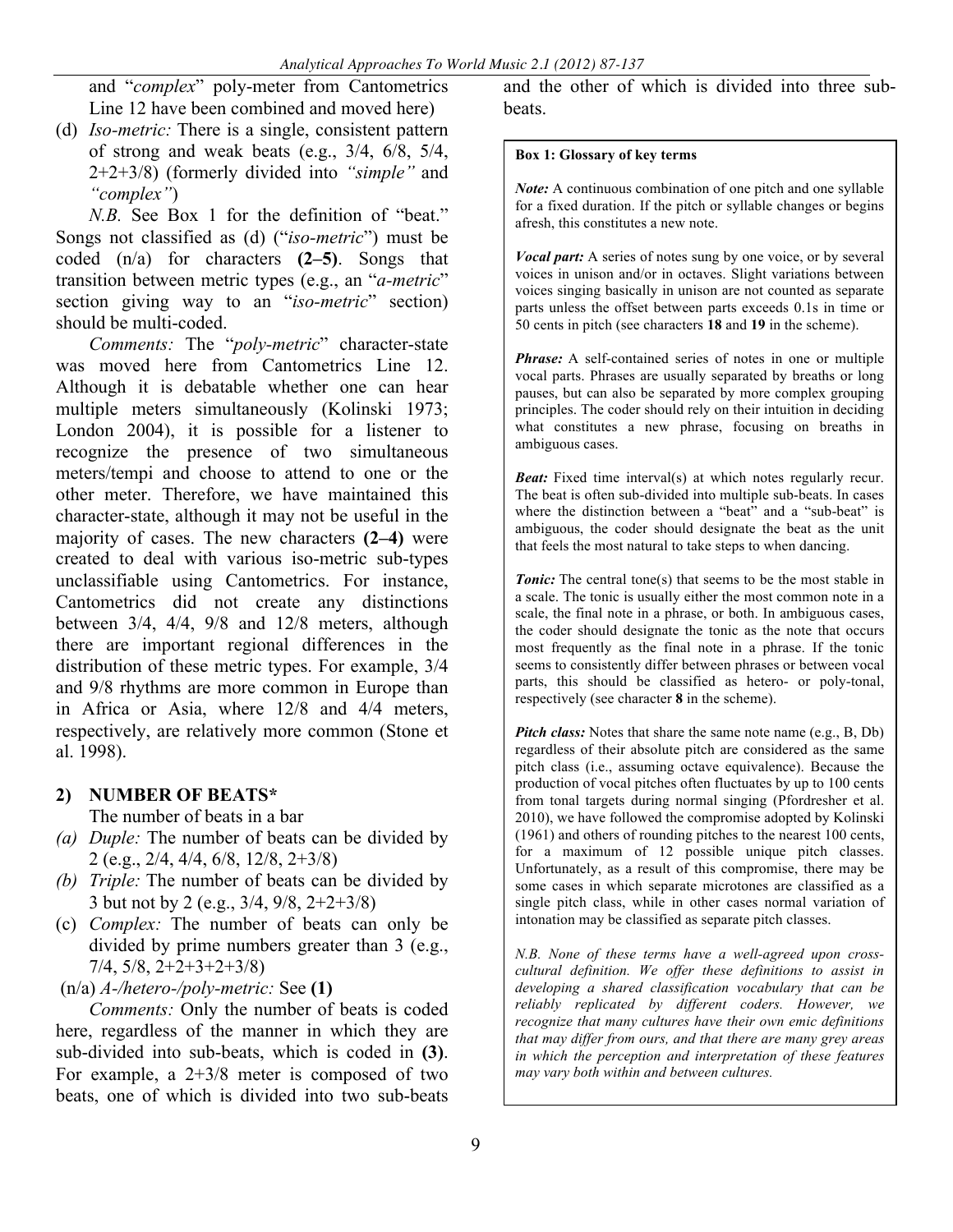### **3) BEAT SUB-DIVISION\***

Division of beats into sub-beat-level metric groupings

- (a) *A-divisive:* Beats are not sub-divided (e.g., a 4/4 piece containing only q and h notes)
- (b) *Hetero-divisive:* Beats are sub-divided, but the number of sub-beats per beat changes (e.g.,  $2+2+3/8$
- (c) *Iso-divisive:* Beats are sub-divided into a consistent number of sub-beats (e.g., 6/8, a 4/4 piece containing e notes)
- (n/a) *A-/hetero-/poly-metric:* See **(1)**

*N.B.* See Box 1 for the distinction between "beat" and "sub-beat." Songs not classified as (c) ("*iso-divisive*") must be coded (n/a) for character **(4)**.

*Comments:* This character was created to capture a crucial metric dimension not classified in Cantometrics. It is almost identical to **(2)** but captures a finer level of the metrical hierarchy and does not have a "*poly-divisive*" character-state because this would be redundant with "*poly-metric*" (see **1**).

### **4) NUMBER OF SUB-BEATS\***

The number of sub-beats in a beat

- (a) *Simple:* The number of sub-beats can be divided by 2 (e.g., q beat divided into e note sub-beats; includes 3/4, 4/4, etc.)
- (b) *Compound:* The number of sub-beats can be divided by 3 but not by 2 (e.g., q.k beat divided into e note sub-beats; includes 6/8, 9/8)
- (c) *Complex:* The number of sub-beats can only be divided by prime numbers greater than 3 (e.g., q beat divided into 5 sub-beats)
- (n/a) *A-/hetero-/poly-metric or a-/hetero-/polydivisive:* See **(1/3)**

*Comments:* Songs in which groupings of five or more sub-beats are broken down into smaller groupings of twos and threes (e.g.,  $2+2+3+2+2/8$ ) [London 1995]) should be classified as "*heterodivisive*" songs (see **3**) rather than *"complex."* In "swing" time, sub-divisions that approximate 2:1 should be classified as *"compound,"* while those that approximate 3:2 should be classified as *"complex."*

### **5) SYNCOPATION\***

The percentage of notes that are relatively prominent (loud) but in metrically unaccented positions

- (i) *Little or no syncopation:* <5%
- (ii) *Moderately syncopated: 5–20%*
- (iii) *Highly syncopated:* >20%

(n/a) *A-/hetero-/poly-metric:* See **(1)**

*Comments:* The term "syncopation" is used here instead of Kolinski's (1973) term "contrametricity" because it is more widely understood, because it allows us to recognize a continuum of varying degrees of syncopation rather than a "commetric/contrametric" dichotomy, and because Kolinski did not offer a precise definition of contrametricity.

### **6) MOTIVIC REDUNDANCY\***

The percentage of all notes that are constructed from a single recurring rhythmic pattern

- (i) *Non-motivic:* **<**20%
- (ii) *Moderately motivic: 20–50%*
- (iii) *Highly motivic*: >50%

*N.B.* If there are multiple motives, classify based on the frequency of the most common motive.

*Comments:* Figure 4 provides an example where 40 out of the 61 notes (66%) are constructed from the rhythmic pattern  $J \rightarrow$ 

### **7) DURATIONAL VARIABILITY\***

Maximum number of different types of duration values in a song

(i) *Low durational variability:* <3 duration values

(e.g., only  $\Box$ ) and  $\Box$ )

(ii) *Moderate durational variability:* 3–4 duration

values (e.g.,  $\rightarrow$ ,  $\rightarrow$  and  $\rightarrow$ )

(iii) *High durational variability:* >4 duration values

 $(e.g., \rightarrow \rightarrow \bullet, \bullet)$  and  $o)$ 

*N.B.* Duration values refer to inter-onset intervals (IOIs) as opposed to sounding durations (i.e., a quarter followed by an eighth rest and a dotted quarter both have the same IOI duration value). Dotted notes are counted as separate duration values.

*Comments:* Patel and Daniele (2003) present a different conception of rhythmic variability that focuses on variability between successive pairs of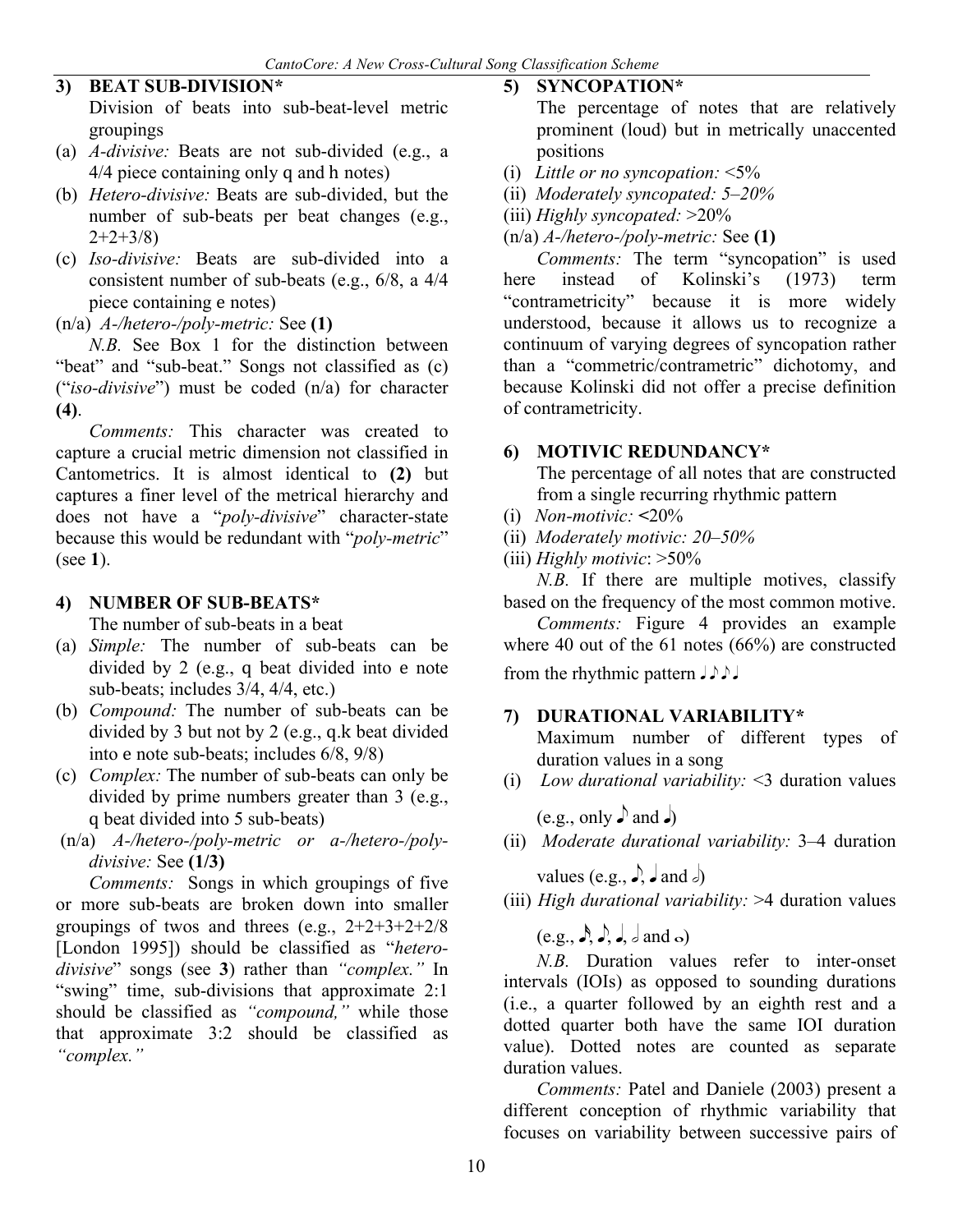notes, such that a series of all quarter notes has minimal variability and a series of alternating quarter notes and eighth notes has high variability. Our definition instead focuses on *global* variability across all notes in a song, which is easier to estimate by ear and which provides a better means of examining *differences* between music and language, whereas Patel & Daniele were explicitly trying to examine *similarities* between music and language.

### *B) Pitch*

**8) TONALITY\***

Organization of discrete pitches around one or more tonic notes

- (a) *Indeterminate a-tonal:* No discrete pitches (e.g., exclamations, heightened speech)
- (b) *Discrete a-tonal:* Discrete pitches, but no tonic
- (c) *Hetero-tonal:* Tonic modulates/shifts between phrases
- (d) *Poly-tonal:* Multiple, simultaneous tonics in different vocal parts
- (e) *Iso-tonal:* Single tonic throughout

*N.B.* See Box 1 for the definition of "tonic." Songs not classified as (e) ("*iso-tonal*") must be coded (n/a) for characters **(9–10)**.

*Comment:* Kolinski's (1961) scaleclassification scheme did not recognize the fact that some songs have no tonic or have multiple tonics. Therefore, we have added this character to permit classification of these additional types of songs.

### **9) MODE\***

Presence of pitch classes at a minor  $3<sup>rd</sup>$  (250– 350 cents) or major  $3<sup>rd</sup>$  (350–450 cents) above the tonic

- (a) *A-modal:* No 3rd present
- (b) *Hetero-modal:* Both major and minor 3rd appear but in separate phrases
- (c) *Poly-modal:* Both major and minor 3rd appear in the same phrase
- (d) *Minor iso-modal:* Minor 3rd only
- (e) *Major iso-modal:* Major 3rd only
- (n/a) *A-/hetero-/poly-tonal:* See **(8)**

*N.B.* See Box 1 for the definition of a "pitch class."

*Comments:* The concept of mode is complex, and the distinction between major and minor  $3<sup>rd</sup>$  is only one of many possible angles from which to

approach it (Powers et al. 2012). Nevertheless, we have chosen to focus on the major/minor distinction because it is commonly employed and relatively amenable to classification. Characters dealing with micro-tonal intonations have been avoided due to a lack of consensus on how to classify these characters.

### **10) NUMBER OF PITCH CLASSES\***

Number of pitch classes found in the scale

- (i) *Sparse scale:* <4 pitch classes
- (ii) *Moderately dense scale:* 4–5 pitch classes
- (iii) *Dense scale:* >5 pitch classes
- (n/a) *A-/hetero-/poly-tonal:* See **(8)**

*N.B.* See Box 1 for the definition of a "pitch class."

*Comments:* The more common term "pitch class" is used to refer to pitches that share the same note-name regardless of octave, rather than Kolinski's (1961) term "tint" or the alternative term "scale degree."

## **11) HEMITONICITY\***

Percentage of melodic intervals that are semitones (50–150 cent intervals)

- (i) *Anhemitonic:* <5%
- (ii) *Moderately hemitonic: 5–20%*
- (iii) *Highly hemitonic:* >20%

*Comments:* Scales are commonly described as being hemitonic (containing semitones) or anhemitonic (not containing semitones). However, this dichotomy fails to recognize the importance of different gradations in the frequency with which semitones are used.

**12) MELODIC INTERVAL SIZE** (Cantometrics Line 21)

Maximum pitch distance between successive notes within any vocal part

(i) *Small intervals:* <350 cents (i.e., minor  $3<sup>rd</sup>$  or less; formerly divided into

"*monotone," "narrow,"* and "*diatonic"* intervals)

- (ii) *Medium intervals:* 350–750 cents (i.e., major  $3<sup>rd</sup>$  – perfect  $5<sup>th</sup>$ ; formerly
- divided into "*wide*" and "*very wide*" intervals)
- (iii) *Large intervals*\*:  $>750$  cents (i.e., minor 6<sup>th</sup> or greater)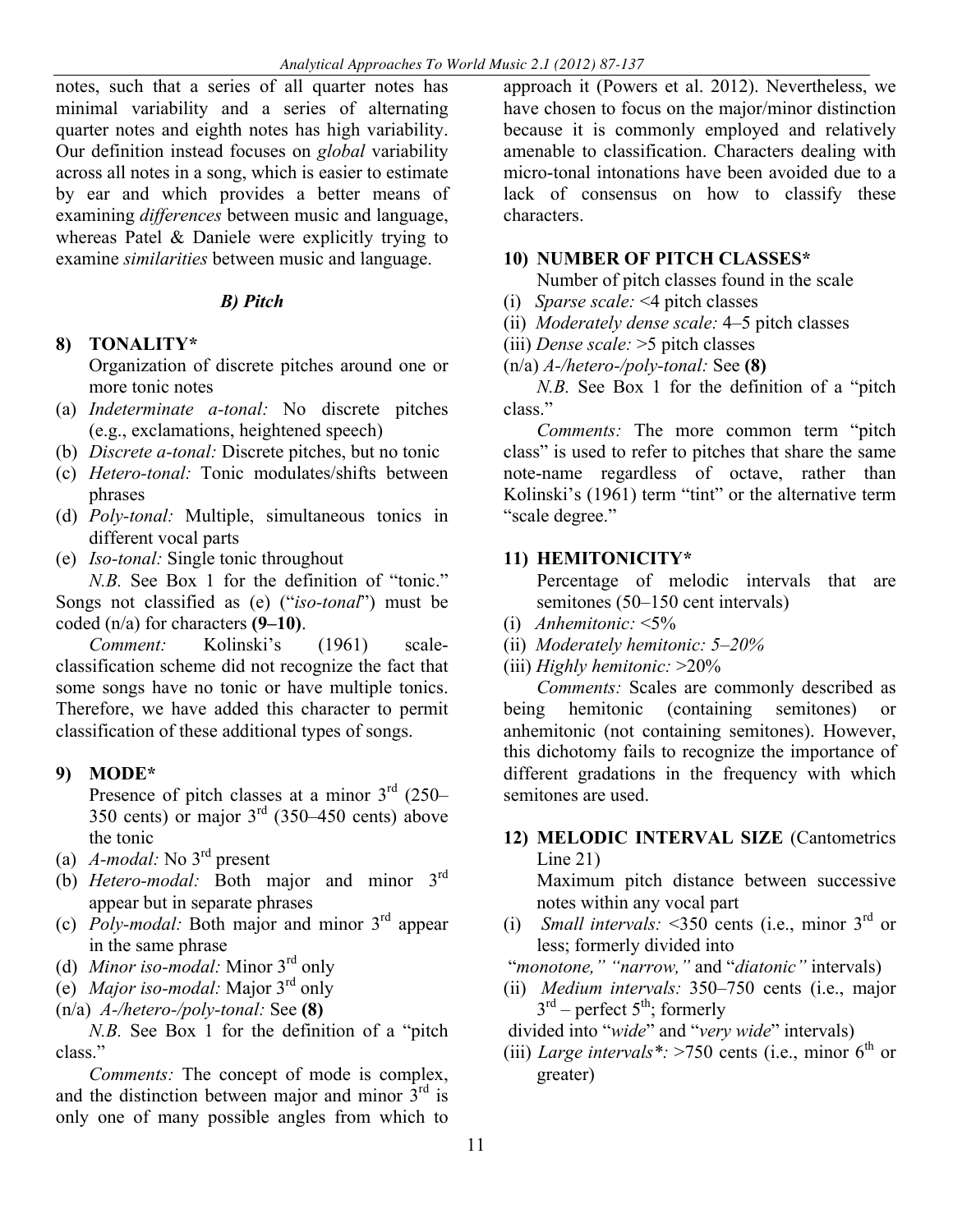*N.B.* Intervals between the final note of a phrase and the first note of the next phrase are not coded.

*Comments:* Vague definitions from Cantometrics combining interval frequency and size, such as "intervals of a half step or less are prominent (though not necessarily dominant)," were redefined solely in terms of maximum size. A new character-state was created to recognize the importance of much larger intervals, such as the octave.

- **13) MELODIC RANGE** (Cantometrics Line 20) Maximum pitch distance between the highest and lowest notes within any vocal part
- (i) *Small range:*  $\leq$ 750 cents (i.e., perfect  $5<sup>th</sup>$  or less)
- (ii) *Medium range:*  $750-1250$  cents (i.e., perfect  $5<sup>th</sup>$ – octave)
- (iii) *Large range:* >1250 cents (i.e., more than an octave)

*Comments:* This character is essentially unchanged from the 1976 version of Cantometrics.

**14) MELODIC CONTOUR** (Cantometrics Line 15)

Shape resulting from all changes in interval direction within a vocal part

- (a) *Horizontal\*:* No ascending or descending intervals
- (b) *Ascending\*:* Ascending intervals only
- (c) *Descending:* Descending intervals only (formerly divided into "*descending*" and "*terraced*" contours)
- (d) *U-shaped\*:* First descending, then ascending intervals
- (e) *Arched:* First ascending, then descending intervals
- (f) *Undulating:* Multiple changes of interval direction

*N.B.* Each phrase should be treated as having its own contour, except when there are clear "hyperphrase" contours that connect multiple phrases. Cases where multiple contours appear in different phrases and/or different vocal parts should be multicoded. Some discretion must be used in deciding what constitutes a change of interval direction. In general, temporary interval changes that do not greatly affect the dominant melodic contour should be ignored (e.g., changes of interval direction that last only one or two notes). Otherwise, a large

number of contours will end up being classified as "*undulating*," reducing the overall informativeness of the character.

*Comments:* Although most phrases in both humans and birds tend to descend in their final half (Huron 2006; Tierney, Russo and Patel 2011), three additional character-states were needed to allow for horizontal, ascending, or U-shaped contours that were not classifiable by Cantometrics. Cantometrics Line 19 ("Position of the final tone") was removed because it was redundant with this character.

## *C) Syllable*

- **15) MELISMA** (Cantometrics Line 29) Maximum number of consecutive notes without articulating a new syllable
- (i) *Syllabic:* 1–2 notes
- (ii) *Mildly melismatic:* 3–5 notes
- (iii) *Strongly melismatic:* >5 notes

*Comment:* While Cantometrics defined melisma in terms of the *frequency* of melisma, the current character is defined in terms of maximum *length* to be more consistent with other quantitative characters.

## **16) VOCABLES** (Cantometrics Line 10)

The percentage of syllables containing only vowels and/or semi-vowels (e.g., "y," "h," "w")

- (i) *Few vocables:* <20% (formerly "*little or no repetition"*)
- (ii) *Some vocables:* 20-50% (formerly divided into "*some repetition"* and "*half repetition"*)
- (iii) *Many vocables:* >50% (formerly divided into "*quite repetitious"* and "*extreme repetition*")

*Comment:* Vocables (non-lexical "nonsense" syllables) are an important feature of many musics cross-culturally but are difficult to define and code for someone who does not speak the language (Maranda 1970). This led Lomax to change the emphasis from vocables to textual repetition, but this change of emphasis becomes confounded with phrase repetition **(21)**. The current character instead uses words containing only vowels and/or semivowels as a proxy for vocables. If the coder understands the language, they may exclude lexical semi-vowel/vowel combinations (e.g., "yo-yo" in English) and/or include vocables that include consonants (e.g., Celtic mouth music).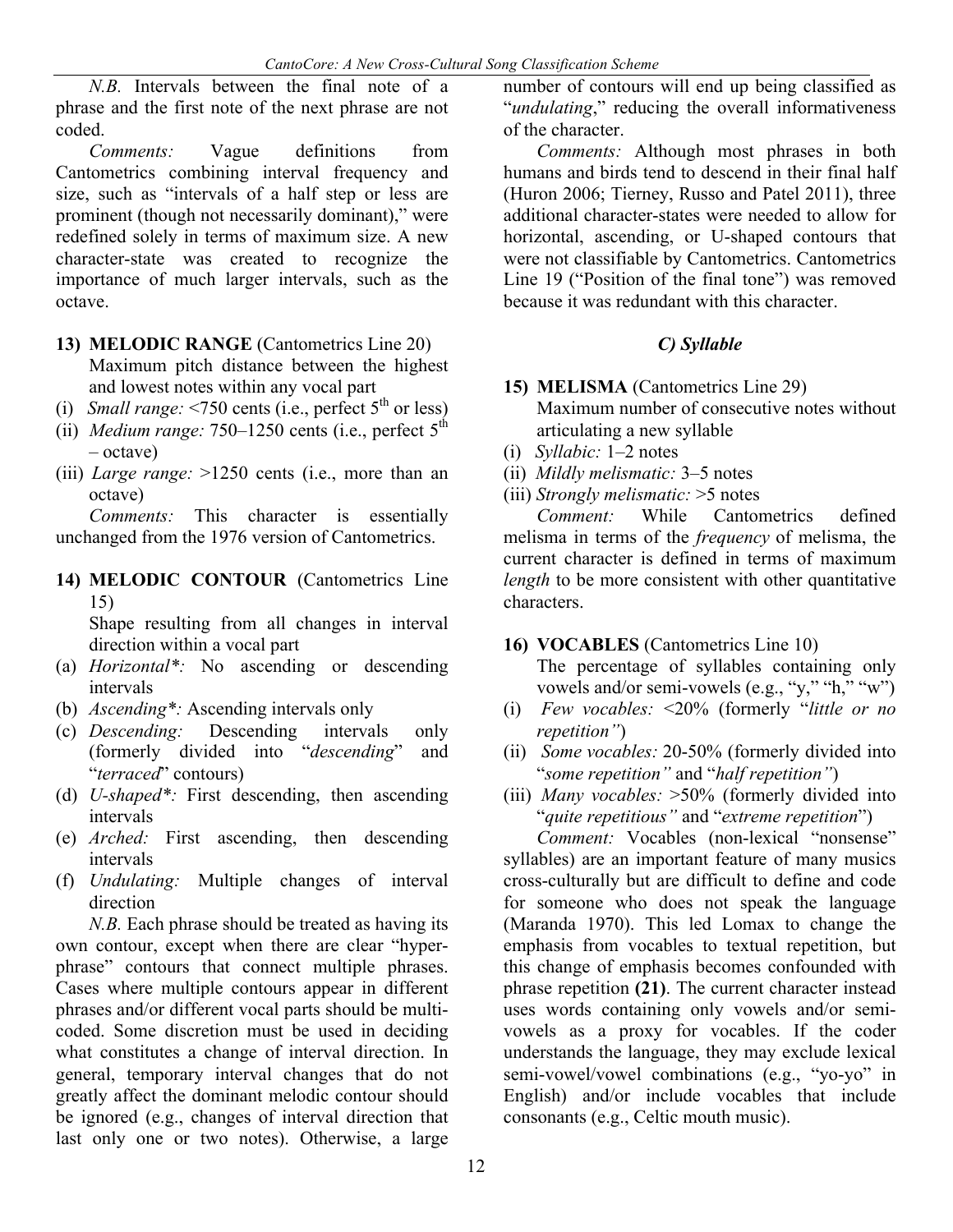### **II) "TEXTURE" (between-part)**

## **17) NUMBER OF VOCAL PARTS** (Cantometrics Line 4)

Maximum number of simultaneous vocal parts

- (i) *One-part:* 1 (formerly divided into "*solo"* and "*unison"*)
- (ii) *Two-part\*:* 2
- (iii) *Many-part\*:* >2

*N.B.* See Box 1 for the definition of a "vocal part." Songs classified as (a) ("*one-part*"), including solo, unison, and doubling at the octave (i.e., "magadizing"), must be coded (n/a) for characters **(18–20)**. This does not include "multisonance" (multiple pitch classes realized simultaneously [Kolinski 1978]), whether intentional or not. "*Many-part*" songs may require multi-coding for characters **(18–20),** as may "*two-part*" songs that transition between different texture types.

*Comments:* This character no longer distinguishes between the number of voices singing each part or their rhythmic relationship, which are now coded in **(24)** and **(18)**, respectively. Further distinctions between the numbers of parts (e.g., 3 part, 4-part, 5-part, etc.) were avoided because it proved difficult to reliably code beyond three parts.

#### **18) RHYTHMIC TEXTURE** (Cantometrics Line 12)

Temporal asynchrony in the relative onsets of different vocal parts (in seconds)

- (a) *Hetero-rhythmic (heterophonic):* 0.1–1s (formerly "*rhythmic heterophony*")
- (b) *Poly-rhythmic (polyphonic):* >1s (formerly divided into "*accompanying rhythm"* and "*rhythmic counterpoint"*)
- (c) *Iso-rhythmic (homophonic):* **<**0.1s (formerly "*rhythmic unison*")

(n/a) *One-part (monophonic):* See **(17)**

*N.B.* Unison songs where multiple singers generally sing the same pitches with less than 0.1s offset are classified as "*one-part*," not "*isorhythmic*" (see Box 1 and **17**). Songs with different rhythmic textures between different vocal parts or different phrases should be multi-coded. Songs not classified as "*iso-rhythmic*" must be coded "n/a" for character **(19)**.

*Comments:* The corresponding terms "poly- /hetero-/homo-/mono-phonic" have been included

because they are commonly used to categorize texture as a whole, despite ambiguities about distinguishing between rhythmic texture, harmonic texture, and relative motion.

This character concerns the rhythmic relationship between the notes of multiple parts, regardless of what meter those parts are in. Thus, "*iso-metric*" songs (see **1**) with rhythmically independent parts can be "*poly-rhythmic*" despite not being "*poly-metric*." The two types of polymeter that were originally also classified in this character have been moved to **(1)**.

### **19) HARMONIC TEXTURE\***

Minimum harmonic interval (octaveequalized—see N.B. below) between simultaneous vocal parts that is sustained for at least 1 second

- (i) *Rough ("dissonant"):* 50–249 cents (includes 951–1150 cents) (e.g., 2nds/7ths)
- (ii) *Smooth ("consonant"):* 250–600 cents (includes 600–950 cents) (e.g., 3rds/6ths)
- (n/a) *One-part (includes 0–49 and 1150–1200 cents), or poly-/hetero-rhythmic:* See Box 1 and **(17/18)**

*N.B.* Harmonic intervals should be calculated after correcting for absolute differences in pitches by transposing them to the octave that minimizes the harmonic interval. For example, the top note in a harmonic interval of 1000 cents (minor  $7<sup>th</sup>$ ) can be transposed down one octave to create a harmonic interval of 200 cents (major  $2<sup>nd</sup>$ ). Therefore, the largest possible harmonic interval is 600 cents (a tritone) before the octave-equalized interval size begins to decrease again.

*Comments:* While most quantitative characters are defined in terms of maximum values, this character is defined in terms of minimum values because most songs with rough intervals also contain smooth intervals, but not the reverse. To prevent confusion, we avoid the related terms "dissonant" and "consonant" as well as common distinctions between "consonant," "perfect" and "tritone" intervals found in Western music theory, as it is not yet established to what degree these categories are cross-culturally or experimentally valid. Plomp and Levelt (1965) developed an experimentally-based explanation for sensory consonance based on the acoustic critical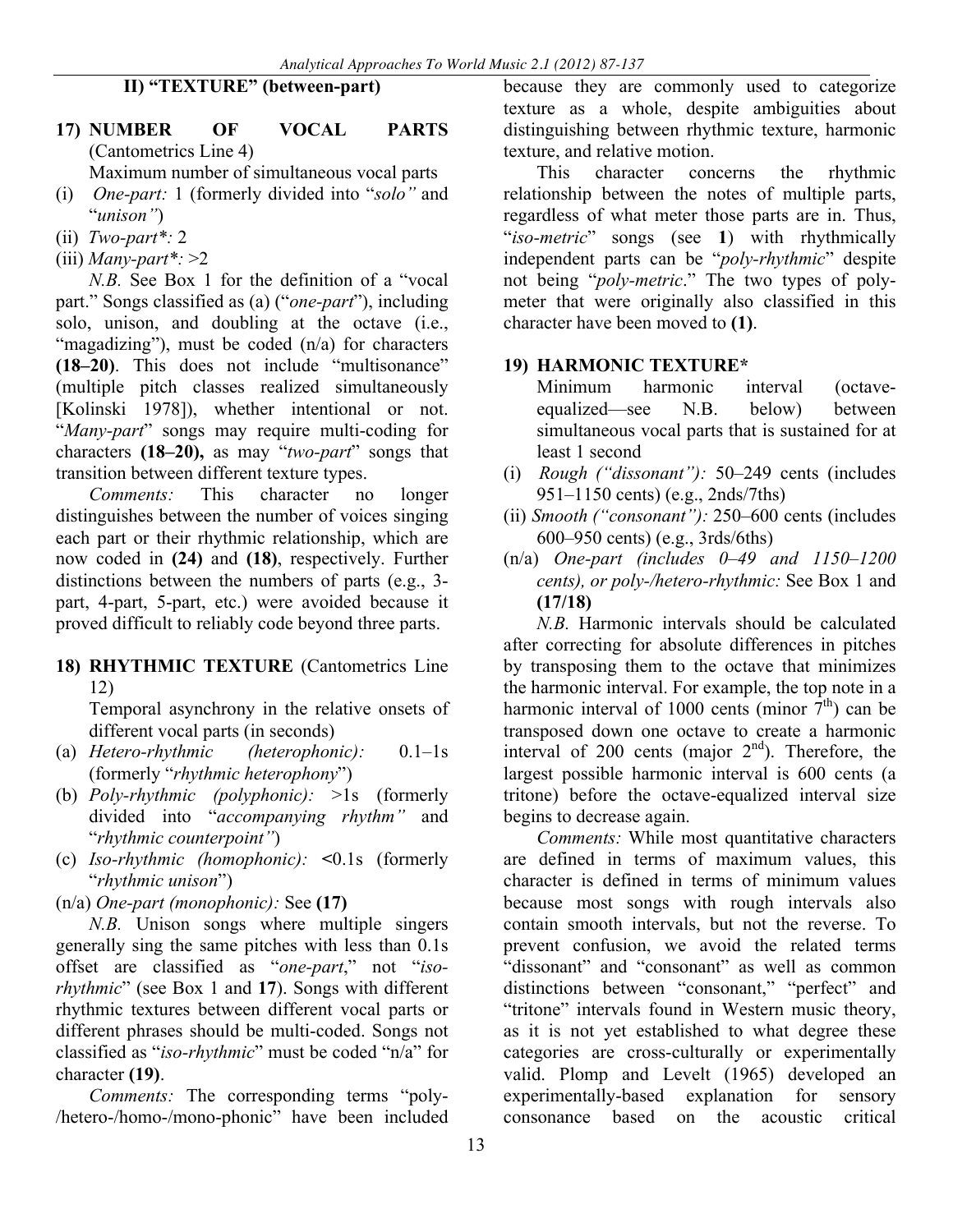bandwidth, but there also alternative usage-oriented definitions. Although calculating critical bandwidth is impractical to do by ear, it basically corresponds to our "rough/smooth" division as well as to the traditional division in Western music theory between "consonant" 3rds/6ths and "dissonant" 2nds/7ths. It should be noted that the critical bandwidth is more complex and nuanced, varying throughout the audible range and giving different sensory consonance values for 2nds vs. 7ths.

**20) RELATIVE MOTION** (Cantometrics Line 22)

Relationship of the melodic contours (see **13**) of two simultaneous parts

- (a) *Hetero-contour (drone):* One part is horizontal, the other changes direction (formerly "*drone polyphony*")
- (b) *Poly-contour (independent motion):* Both parts have different, non-horizontal contours (formerly divided into "*harmony*" and "*counterpoint*")
- (c) *Iso-contour (parallel motion):* Both parts have the same contour (formerly divided into "*isolated chords*" and "*parallel chords*")

(n/a) *One-part: S*ee **(17)**

*N.B.* Songs with different types of relative motion between different vocal parts or different phrases should be multi-coded.

*Comments:* Distinctions between different "*poly-contour*" and "*iso-contour*" sub-types (including ostinato) were removed due to their vague definitions.

### **III) "FORM" (between-phrase)**

**21) PHRASE REPETITION** (Cantometrics Line 16)

Maximum number of successive phrases before a phrase is repeated

- (i) *Non-repetitive*: >8 phrases, or no repeat at all (formerly "*through-composed*")
- (ii) *Moderately repetitive:* 3–8 phrases (formerly "*strophe*")
- (iii) *Repetitive:* 1–2 phrases (formerly "*litany")*

*N.B.* See Box 1 for the definition of a "phrase." Phrases where everything but the text is repeated are counted as a repeat for this character.

*Comments:* Because of the way phrase repetition is operationalized, the character-states are

listed in an order where the number of phrases decreases rather than increases, just as they were in Cantometrics. The original Cantometric character contained 13 different character-states, each with a specific combination of features (e.g., *"complex strophe with little/no variation," "simple litany with high variation,"* etc.). Busby (2006) reorganized this character into three new characters— "phrase repetition," "complexity," and "amount of variation"—but we retained only the "phrase repetition" character, as we found the other two characters too difficult to reliably define and code. "*Canonic/round form*" and other overlapping relationships between parts are now coded in **(26)**.

## **22) PHRASE LENGTH** (Cantometrics Line 17)

Maximum phrase length, in seconds

- (i) *Short phrases:* **<**5 s (formerly divided into "*very short*" and "*short*" phrases)
- (ii) *Medium-length phrases:* 5–9 s
- (iii) *Long phrases*: >9 s (formerly divided into "*long*" and "*very long*" phrases)

*Comments:* As stated previously, ambiguities about where a phrase ends should be resolved by relying on breathing points to define phrase boundaries.

**23) PHRASE SYMMETRY** (Cantometrics Line 18)

Ratio of the length of the longest phrase in a song relative to the shortest phrase

- (i) *Symmetric:* **<**1.5 times the length of the shortest phrase
- (ii) *Mildly asymmetric\*:* 1.5–2.5 times the length of the shortest phrase
- (iii) *Very asymmetric\**: >2.5 times the length of the shortest phrase

*Comments:* The original character did not define "symmetry." Characters in the original character regarding the number of phrases were removed because they were redundant with phrase repetition **(21)**.

### **24) SOLO/GROUP ARRANGEMENT**

(reorganization of Cantometrics Line 1) Number of singers in each phrase

(a) *Solo:* Only solo phrases throughout (formerly divided into "*one solo singer*" and "*one solo singer after another*")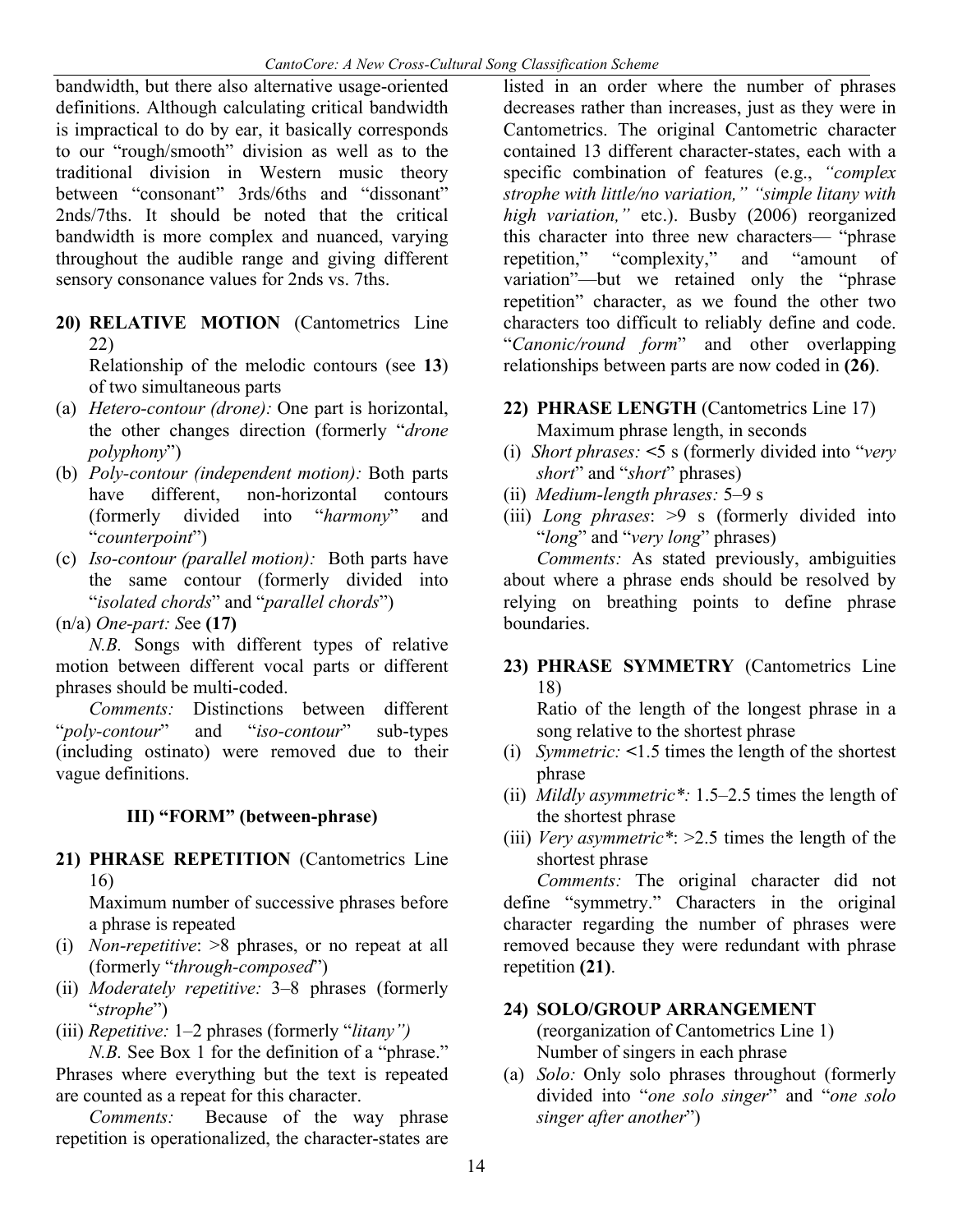- (b) *Mixed:* Individual phrases contain both group and solo sub-sections (formerly "*social unison with a dominant leader*")
- (c) *Alternating:* Alternation between distinct solo and group phrases (formerly divided into "*simple alternation: leader-chorus*," "*overlapping alternation: leader-chorus*," and "*overlapping alternation: chorus-leader*")
- (d) *Group:* Only group phrases throughout (formerly divided into "*social unison with the group dominant*," "*discoordinated*," "*simple alternation: chorus-chorus*," "*overlapping alternation: chorus-chorus*," and "*interlock*")

*Comments:* Cantometrics Line 1 originally contained 13 character-states that represented various complex combinations of multiple characters. Characters involving solo/group arrangement, responsorial arrangement, and phrase overlap have been moved to characters **(24)**, **(25)**, and **(26)**, respectively, to isolate the common features in these underlying characters (following Busby 2006).

### **25) RESPONSORIAL ARRANGEMENT**

(reorganization of Cantometrics Line 1) Alternation of phrases between different vocal parts

- (a) *A-responsorial:* No alternation between parts (formerly divided into "*one solo singer*," "*social unison with the group dominant*," "*discoordinated*," and "*social unison with a dominant leader*")
- (b) *Hetero-responsorial\*:* Irregular alternation between parts
- (c) *Iso-responsorial:* Consistent alternation between parts (formerly divided into "*simple alternation: chorus-chorus*," "*overlapping alternation: chorus-chorus*," "*simple alternation: leader-chorus*," "*overlapping alternation: chorus-leader*," "*one solo singer after another*," and "*interlock*")

*N.B.* Songs classified as (a) ("*a-responsorial*") must be coded (n/a) for character **(26)**.

*Comments:* See comments in **(24)**.

- **26) PHRASE OVERLAP** (reorganization of Cantometrics Line 1) Maximum overlap between a "call" phrase and the "response" phrase that alternates with it (as the percentage of time in which the latter phrase overlaps with the former)
- (i) *Non-overlapping:* 0% (formerly divided into "*simple alternation: chorus-chorus*," "*simple alternation: leader-chorus*," and "*one solo singer after another*")
- (ii) *Mildly overlapping:* 1–25% (formerly divided into "*overlapping alternation: chorus-chorus*" and "*overlapping alternation: chorus-leader*")
- (iii) *Highly overlapping:* >25% (formerly classified as "*interlock*" and/or "*canonic or round form*" in Line 16)
- (n/a) *A-responsorial:* See **(25)** *Comments:* See comments in **(24)**.

### *Sample classification*

To aid in understanding the practicalities involved in applying these idealized definitions to real songs, a sample transcription of the Shona song "*Pi mcinanga*" (track 13 from Lomax's [1976] Cantometrics Consensus Tape) is provided along with a table showing how it would be classified (Figure 4). CantoCore classifications for all 30 songs on the Cantometrics Consensus Tape are listed in Appendix A.

### RELIABILITY

To compare the inter-rater reliability of each system, E.M. used both Cantometrics and CantoCore, to classify the 30 songs from the Cantometrics Consensus Tape (Figure 5) by ear after being trained in both systems with the aid of the Cantometrics Training Tapes (Lomax 1976), but before being informed of our hypotheses about reliability. We then compared her Cantometric codings with those of the creators of Cantometrics (Lomax 1976, 168–70) and her CantoCore codings with those of one of its creators (P.E.S.; his codings are shown in Appendix A). We calculated the agreement on each character separately (see Appendix B tables B1–3 for detailed results), and then averaged across all characters to compare the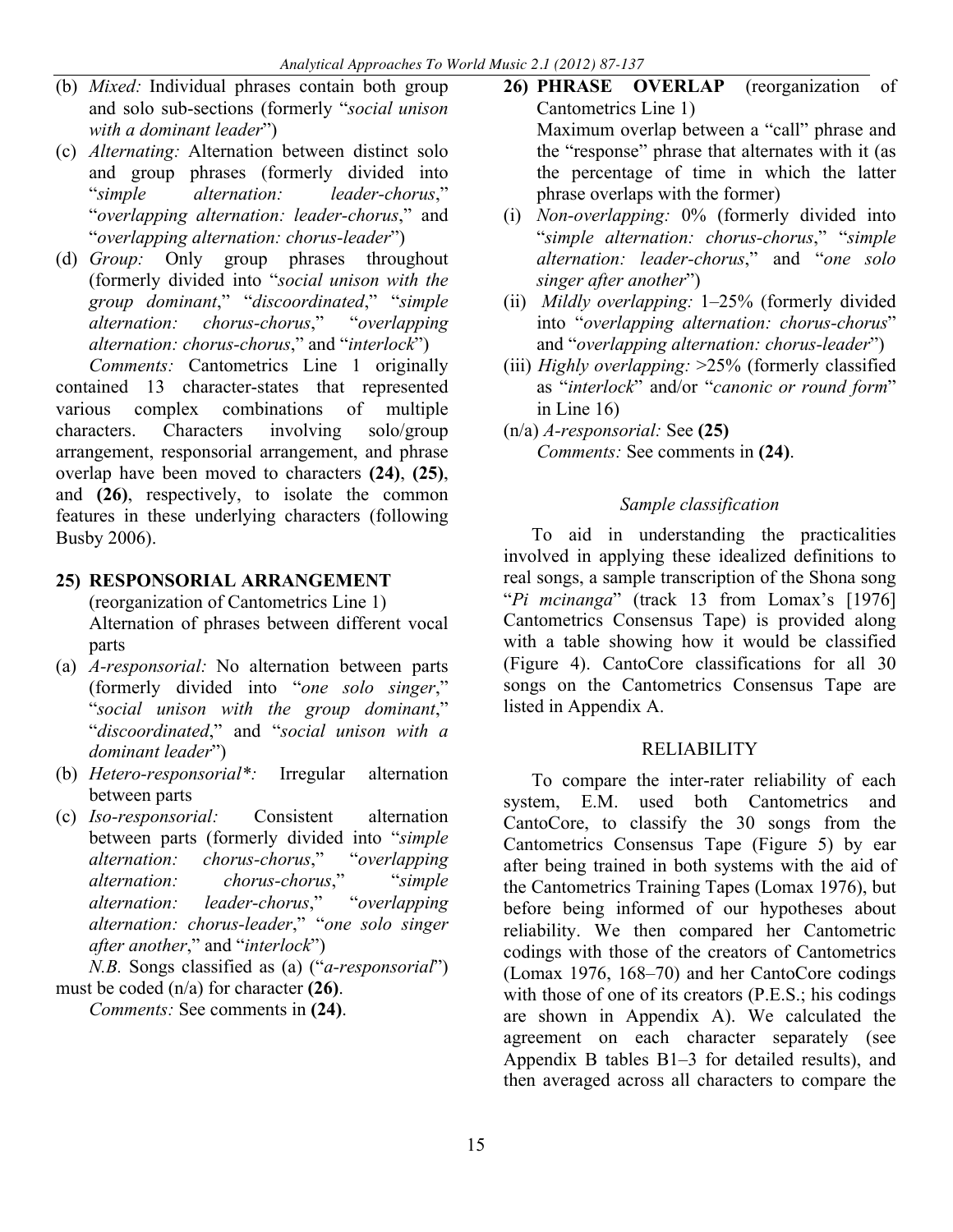

| Character                        | Quantitative value                                                                                                                 | <b>Classification</b>                                                                                 |
|----------------------------------|------------------------------------------------------------------------------------------------------------------------------------|-------------------------------------------------------------------------------------------------------|
| 1) Meter                         | n/a                                                                                                                                | d) Iso-metric                                                                                         |
| 2) No. of beats                  | n/a                                                                                                                                | b) Triple                                                                                             |
| 3) Beat sub-division             | n/a                                                                                                                                | c) Iso-divisive                                                                                       |
| 4) No. of sub-beats              | n/a                                                                                                                                | a) Simple                                                                                             |
| 5) Syncopation                   | 2% (1/61 notes $[2^{nd}$ note of bar 9])                                                                                           | i) Un-syncopated                                                                                      |
| 6) Motivic redundancy            | 66% (40/61 notes derived from $J \sim$ )                                                                                           | iii) Highly motivic                                                                                   |
| 7) Durational variability        | 3 unique duration values $(\rightarrow, \rightarrow, \text{ and } \rightarrow)$                                                    | ii) Moderate durational variability                                                                   |
| 8) Tonality                      | n/a                                                                                                                                | e) Iso-tonal                                                                                          |
| 9) Mode                          | n/a                                                                                                                                | d) Minor iso-modal                                                                                    |
| 10) Number of pitch classes      | 6 pitch classes (A,B,C,D,E,G)                                                                                                      | iii) Dense scale                                                                                      |
| 11) Hemitonicity                 | $7\%$ (4/60 intervals are the semitone<br>between C and B)                                                                         | ii) Moderately hemitonic                                                                              |
| 12) Melodic interval size        | 800 cents max [C-E in bars $9-10$ ]                                                                                                | iii) Large intervals                                                                                  |
| 13) Melodic range                | 1200 cents $[E-E]$                                                                                                                 | ii) Medium range                                                                                      |
| 14) Melodic contour              | n/a                                                                                                                                | cef) Descending [phrases 2, 4 & 5];<br>arched [phrases $6 & 8$ ]; undulating<br>[phrases $1,3 \& 7$ ] |
| 15) Melisma                      | 1 note max                                                                                                                         | i) Syllabic                                                                                           |
| 16) Vocables                     | 13% [8/61 syllables]                                                                                                               | i) Few vocables                                                                                       |
| 17) No. of vocal parts           | 1                                                                                                                                  | i) One-part                                                                                           |
| 18) Rhythmic texture             | n/a                                                                                                                                | n/a) One-part                                                                                         |
| 19) Harmonic texture             | n/a                                                                                                                                | n/a) One-part                                                                                         |
| 20) Relative motion              | n/a                                                                                                                                | $n/a$ ) One-part                                                                                      |
| 21) Phrase repetition            | Max. of 3 new phrases (phrases 5–7) are ii) Moderately repetitive<br>introduced before an earlier phrase<br>(phrase 6) is repeated |                                                                                                       |
| 22) Phrase length                | 2 seconds max                                                                                                                      | i) Short phrases                                                                                      |
| 23) Phrase symmetry              | 1 (1:1 ratio of longest: shortest phrase)                                                                                          | i) Symmetric                                                                                          |
| 24) Solo/group arrangement       | n/a                                                                                                                                | c) Alternating                                                                                        |
| 25) Responsorial arrangement n/a |                                                                                                                                    | c) Iso-responsorial                                                                                   |
| 26) Phrase overlap               | $0\%$                                                                                                                              | i) Non-overlapping                                                                                    |

**Figure 4.** Transcription of the Shona song "*Pi mcinanga*" (track 13 from the Cantometrics Consensus Tape [Lomax 1976]) and its codings on the 26 CantoCore characters. Phrases (all are two measures long) are shown using phrase marks. Syllables containing only vowels and/or semi-vowels (used as a proxy for vocables) are underlined. The actual pitches are two semitones lower than those shown in the transcription. For quantitative characters, both raw quantitative values and categorical classifications are shown. An mp3 file is available at **http://greenstone.ilam.ru.ac.za/collect/ilam/index/assoc/D11849.dir/TR174-09.mp3**

mean agreement between the two classification systems We calculated inter-rater reliability for each individual character in two ways. First, we used the simplest measure, that of percent agreement. However, this statistic does not account for the effects of chance agreement, partial agreement, and character redundancy. For example, some amount of agreement would be expected by chance even if the coders were coding at random, but some types of disagreement (e.g., "good blend" vs. "maximal blend") are less severe than others (e.g., "maximal blend" vs. "no blend (solo)"). Furthermore, simply

agreeing that a song is sung solo inflates the true agreement because a "solo" character-state is coded redundantly in six different Cantometric characters related to vocal texture and vocal blend. Therefore, we also calculated reliability a second way, this time correcting for these problems using the kappastatistic  $(\kappa)$ , after removing all redundant codings (i.e., all "n/a" codings in CantoCore and characterstate "1" ["absence"] for Cantometrics lines 2, 4–9, 12–14, 22, and 27). We used "weighted  $\kappa$ " (squared weighting) (Cohen 1968) for quantitative characters and "unweighted  $\kappa$ " (Cohen 1960) for qualitative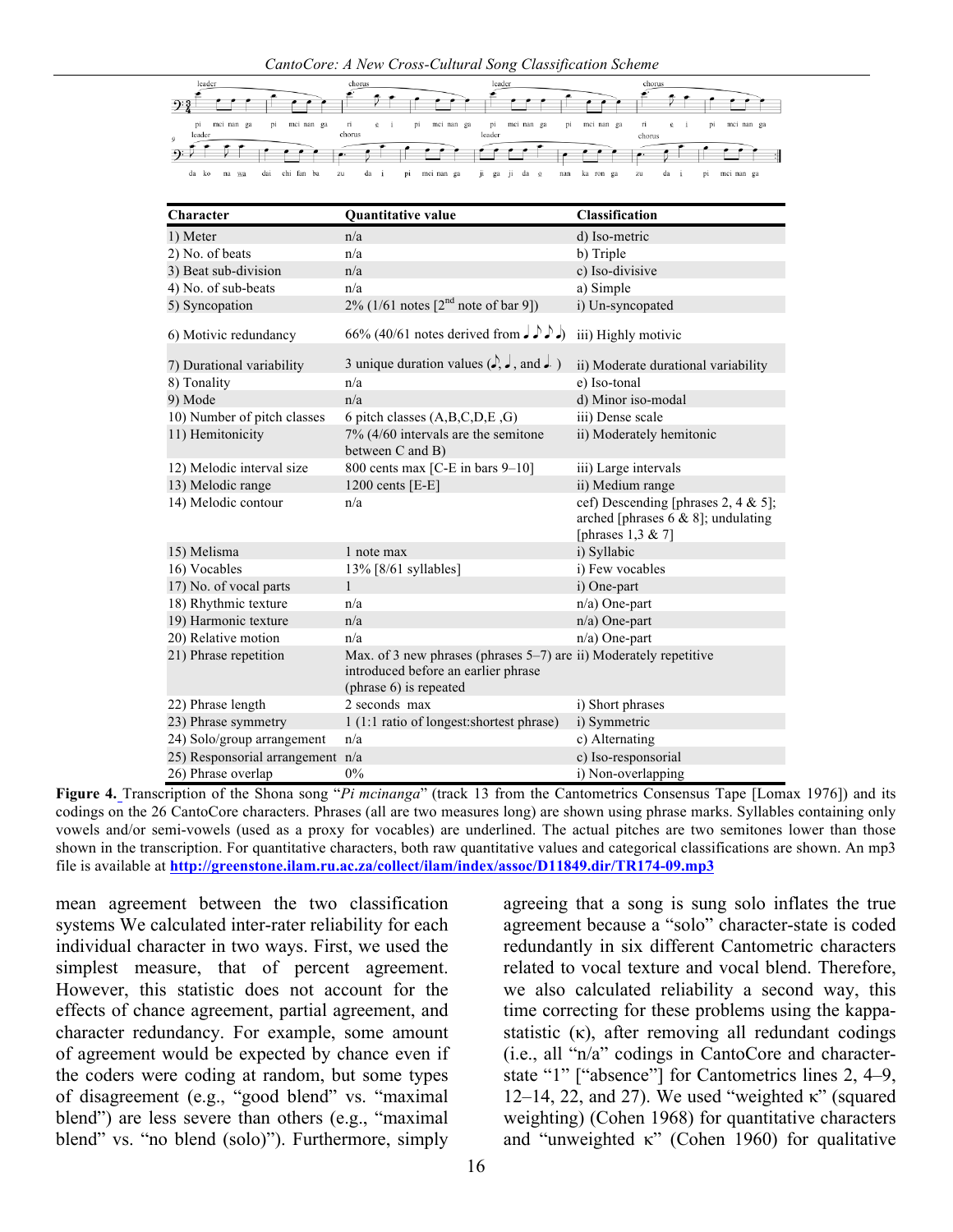

**Figure 5.** Approximate geographic locations for the 30 songs from the Cantometrics Consensus Tape (Lomax 1976) used to test the reliability of Cantometrics and CantoCore. The map was generated using the *World Atlas of Language Structures Online* (http://wals.info).

characters. For both percent agreement and κ, we used only the single coding indicated as most prominent in cases of multi-coding.

For example, for Cantometrics Line 5 (tonal blend of the vocal part), the coders agreed on 21 out of the 30 codings, giving a percent agreement value of 70%. However, 10 of these cases simply represented a repetition of an agreement that there was only one vocal part, a character-state that had already been coded in Line 4. When we limit this character's analysis to only the 18 characters where both coders had already agreed in Line 4 that there were in fact multiple voices to base an estimation of tonal blend upon, the percent agreement value would be 61%. However, this does not account for the amount of chance agreement we would expect given each coder's baseline propensity for choosing each character-state (the "joint marginal probability"), which in this case is 31%. Cohen's Kappa effectively calculates the proportion of agreement after subtracting out this chance agreement as follows:  $κ = (0.61 - 0.31) / (1 - 0.31) =$ 0.43. However, this still does not account for the degree of partial agreement in cases where the coders did not exactly agree. For example, "4) good blend" is three times closer to "5) maximal blend" than is "2) no blend [solo]." With squared weighting, disagreement between 5 and 2 is weighted as  $3^2$ , i.e., nine times as severe as disagreement between 4 and 5. Once we also incorporate information about degree of weighted

partial agreement (including both the observed partial agreement and the joint marginal probability of this agreement), we arrive at a final weighted κ value of 0.49.

The results for κ are shown in Figure 6. As predicted, CantoCore appeared to be more reliable than Cantometrics. The mean percent agreement was 62% for CantoCore and 45% for Cantometrics. The results using the  $\kappa$  statistic were highly significant statistically ( $p=0.0001$ ), with the mean  $\kappa$ value of CantoCore (0.47) being approximately 80% higher than that of Cantometrics (0.26). According to Landis and Koch's (1977) criteria for interpreting κ, this translates to "moderate" reliability for CantoCore and "fair" reliability for Cantometrics, on a scale of "poor"  $(<0)$ , "slight"  $(0-$ 0.2), "fair" (0.21–0.4), "moderate" (0.41–0.6), "substantial" (0.61–0.8), and "almost perfect" (0.81–1). Both systems were significantly more reliable than chance  $(p<1x10^{-11})$ , countering claims that Cantometrics is unreliable (Downey 1970; Maranda 1970; Nettl 1970).

There is some debate about how to interpret kappa-statistics, as Landis & Koch's criteria, although useful, are self-admittedly arbitrary. Some authors have proposed further additions to  $\kappa$ , such as using the maximum attainable κ given the coders' pre-existing marginal probabilities or using a minimum acceptable threshold value for κ (e.g., 0.4 for clinical uses) rather than zero (Sim & Wright 2005). However, it should be noted that Cohen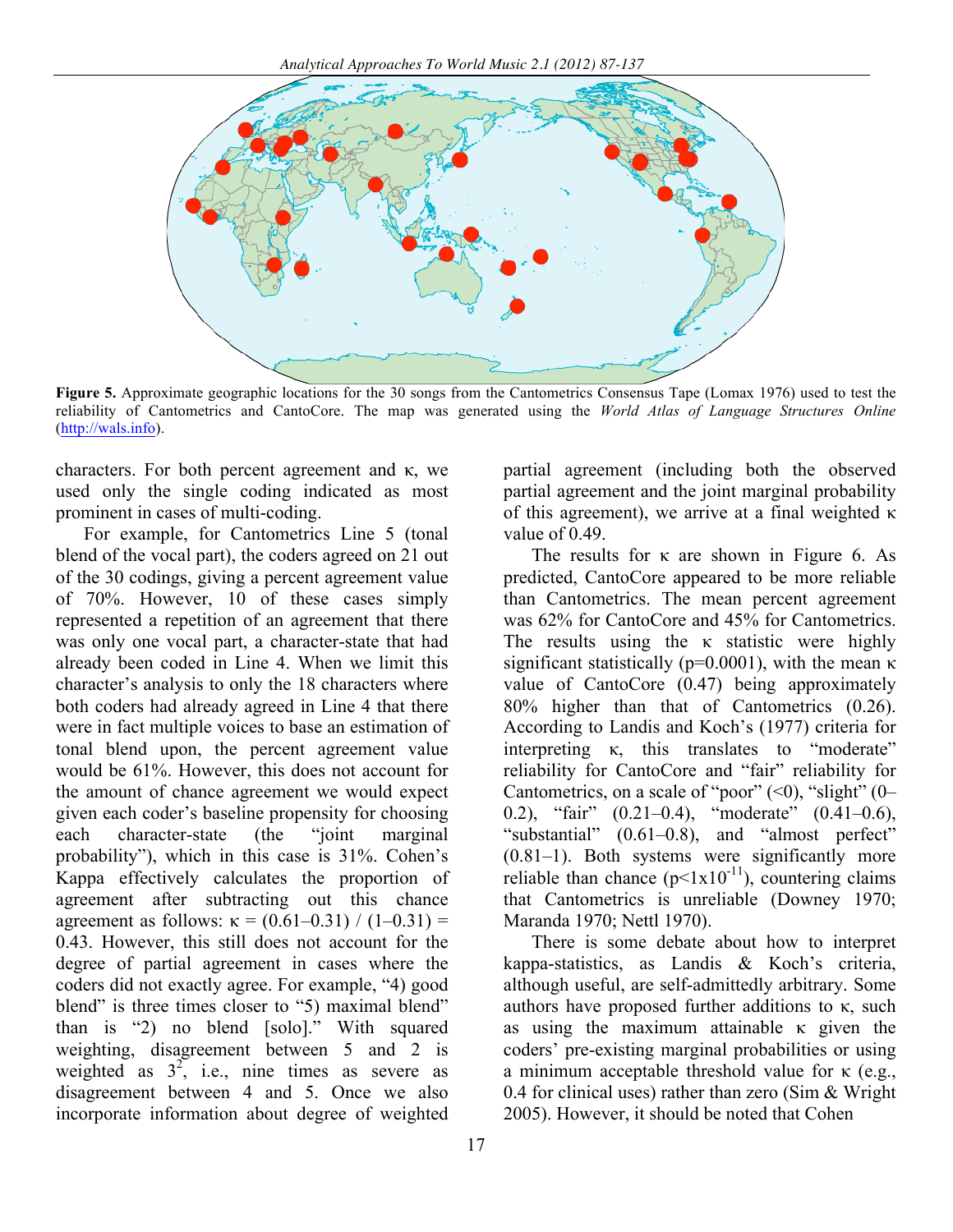

**Figure 6.** Mean reliability for all 37 classification characters in Cantometrics and all 26 characters in CantoCore. Error bars represent the standard error of the mean. CantoCore is significantly more reliable than Cantometrics (p=0.0001).

(1960) originally advised against giving much weight to maximum attainable κ, as "disagreement which is forced by marginal disagreement has the same negative consequences as that not so forced in short, it is disagreement," and that a minimum acceptable threshold value of 0.4 is equally as arbitrary as Landis & Koch's criteria.

Contrary to our predictions, there was no significant difference in reliability between the structural and performance characters of Cantometrics (structure: mean  $\kappa$  = 0.30, performance: mean  $\kappa = 0.29$ ; p=0.81) (Tables B1– 2). Therefore, it may still be useful to supplement CantoCore's structural characters with the performance characters from Cantometrics. Cantometrics' instrumentation characters (Table B3), however, were almost three times less reliable than its structural and performance characters (instrumentation: mean  $\kappa = 0.11$ ). This is consistent with our prediction that songs are more amenable than instrumental music to reliable cross-cultural classification. We could not reject the null hypothesis that agreement on instrumental characters was simply due to chance at the standard significance threshold of  $p=0.05$ , although the obtained value of  $p=0.07$  is so close to this threshold that it may well have been significant given a larger sample size.

All of the reliability values for both CantoCore and Cantometrics are substantially lower than the ones given by Lomax (1976, 270) and by Lomax, Halifax and Markel (1968). However, it is difficult to compare these datasets with our results, as they used different statistics, did not present complete data or methods, and did not use a consistent song sample. At the same time, our own data should be treated as provisional, as logistical constraints limited us to collecting reliability data from only a single coder. Victor Grauer (personal communication) has pointed out that our results may be a stronger reflection on our coder and/or our training procedure than on the classification schemes themselves. We accept this possibility but maintain that we have tried our best not to bias the test in favor of CantoCore. We therefore predict that the relative reliability values of the two schemes will probably remain similar even if the absolute reliability values for both schemes is higher or lower overall for different coders. Of course, as with all science, our claims should be tested by independent researchers with larger samples to see whether they are replicable and whether they can generalize to other situations and other cultures. One possibility to improve reliability for both systems in the future would be to have multiple independent coders classify songs and construct a consensus coding based on their combined agreement.

### APPLICATIONS

Classification is a method of examining patterns of similarity and difference. It is a means, not an end. Thus, the true test of CantoCore will be whether it, like Cantometrics, can be used as a tool to explore relationships between songs, and between music and culture. Comparing the relative similarities and differences across all CantoCore classifications can allow us to quantify different degrees and types of musical similarity. This can be used to create global musical taxonomies, in the same way that Cantometrics permitted Lomax (1968) to propose 10 canonical singing styles throughout world cultures.

The growth of the digital humanities has seen the birth of a new field of Music Information Retrieval (MIR) eager to take up the challenge of classifying music. While MIR has made great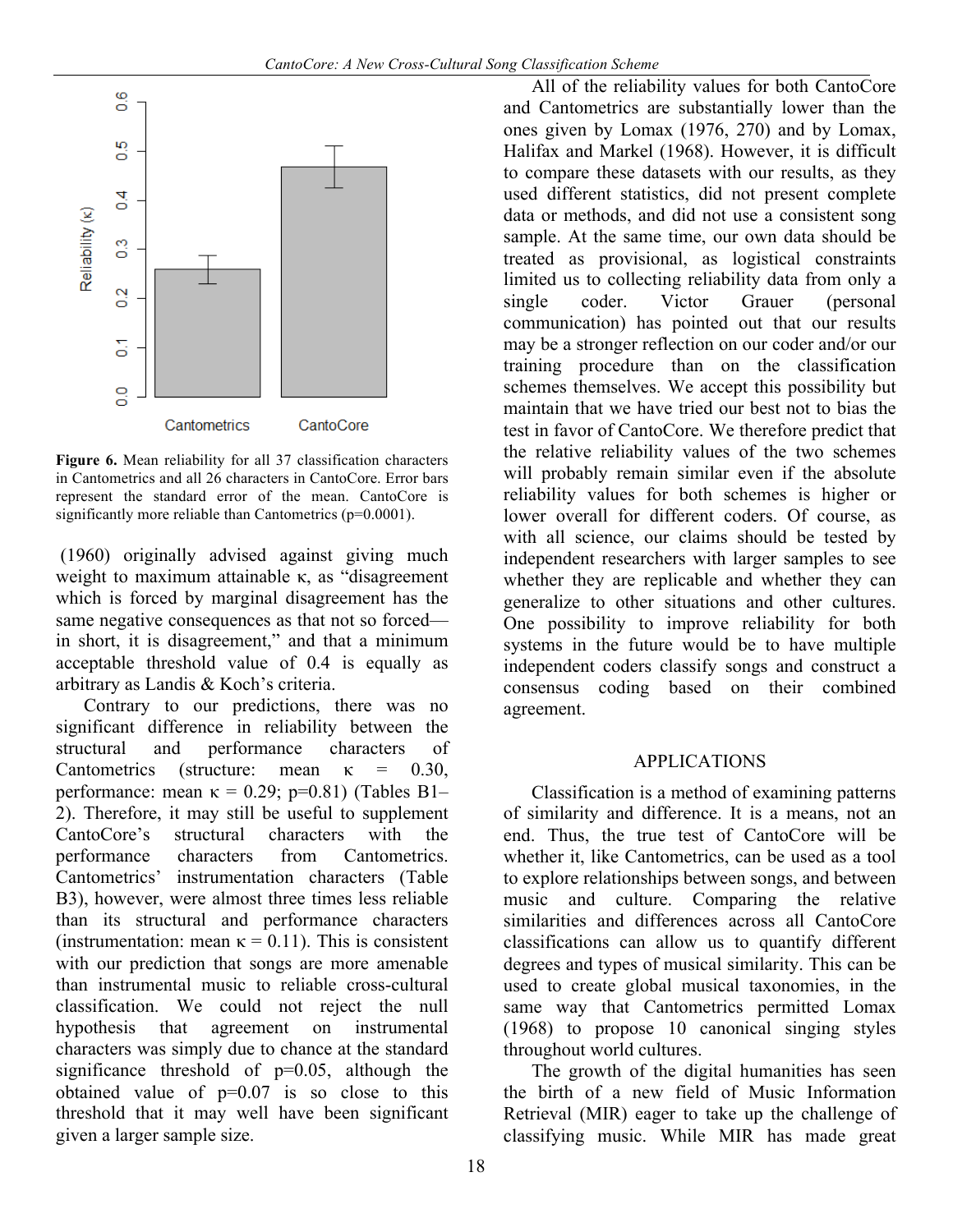strides in adapting computational models to Western music, the lack of a theoretical framework for cross-cultural musical classification still hampers the development of "computational ethnomusicology" (Tzanetakis et al. 2007). Both CantoCore and Cantometrics provide such a framework, which computational ethnomusicologists can build on to design automated algorithms to allow for faster and more objective classification and acoustic featureextraction. Our classification of the 30 songs from the Cantometrics Consensus Tape can act as a "ground-truth" dataset for such attempts or for atheoretical classification approaches using statistically based machine-learning algorithms. Furthermore, our improved statistical techniques for examining song similarity (Rzeszutek, Savage and Brown 2012) provide new methods that computational ethnomusicologists can use to analyze similarity not only between individual songs but also between diverse repertoires of heterogeneous songs.

Classification is also a tool that can be used to provide insight into musical evolution and human history. While much of the study of musical evolution has focused on music's role in biological evolution (Spencer 1857; Darwin 1871; Pinker 1997; Wallin, Merker, and Brown 2000; Cross 2001), little attention has been given to the cultural evolution of music itself, including the forces of musical change and stasis both geographically and historically. When attempts have been made in this direction (Lomax 1968; Lomax and Berkowitz 1972; Grauer 2006; Jan 2007), critics have rightly pointed out difficulties in distinguishing "deep" (phylogenetic) evolutionary relationships from "surface" (phenetic) acoustic similarities (Blacking 1977; Stock 2006). However, similar issues also confront the study of biological evolution (Hennig 1965; Sneath and Sokal 1973; Doolittle 1999) and cultural evolution (Mace and Holden 2005; Currie, Greenhill, and Mace 2010). Importantly, classification tools like Cantometrics and CantoCore provide a *typological* view of music breaking music down into the principal characters that make up these schemes—and this may be useful in understanding the evolution of individual musical characters as well as elucidating musical universals (Brown and Jordania 2011).

The time has come to return to Adler's (1885) original vision of a musicology that sees classification, comparison, and ethnography as equal partners in the quest to understand the world of music. This will require using all the tools that are available, musical and non-musical, humanistic and scientific, qualitative and quantitative, theoretical and empirical. It will also require collaborative approaches that integrate work ranging from "thick description" (Geertz 1973) of individual songs or societies to "mass comparison" (Greenberg 1957) of worldwide patterns of diversity. Anthropologists have historically been split between those in the humanities who emphasize the former and those in the sciences who emphasize the latter, but there has recently been a movement towards integrating both approaches (Kuper and Marks 2011; Smith, Gurven, and Mulder 2011; Nekaris, Nijman, and Godfrey 2011). CantoCore provides a reliable method to assist in this multidisciplinary goal.

### ACKNOWLEDGMENTS

We are grateful to Geoffrey Clarfield, Tom Currie, Victor Grauer, Joseph Jordania, David Locke, Michael Tenzer, and Anna Lomax Wood for critical reading of a previous version of the manuscript. We thank Sawa Matsueda Savage for the art work in Figure 1. This work was supported by the Social Sciences and Humanities Research Council (SSRHC) of Canada to S.B. and by an Amherst College Roland Wood Fellowship and a Japanese Ministry of Education, Science, Sports and Technology Scholarship to P.E.S.

## **REFERENCES**

- Adler, Guido. 1885. "The Scope, Method and Aim of Musicology [in German]. "*Vierteljahrsschrift fur Musikwissenschaft* 1: 5–20.
- Agawu, Kofi. 2010. "Against Ethnotheory." Paper presented at the First International Conference on Analytic Approaches to World Music, Amherst, Massachusetts, February 19–21.
- Anku, Willie. 2000. "Circles and Time: A Theory of Structural Organization of Rhythm in African Music." *Music Theory Online* 6.1. ISBN:1067- 3040.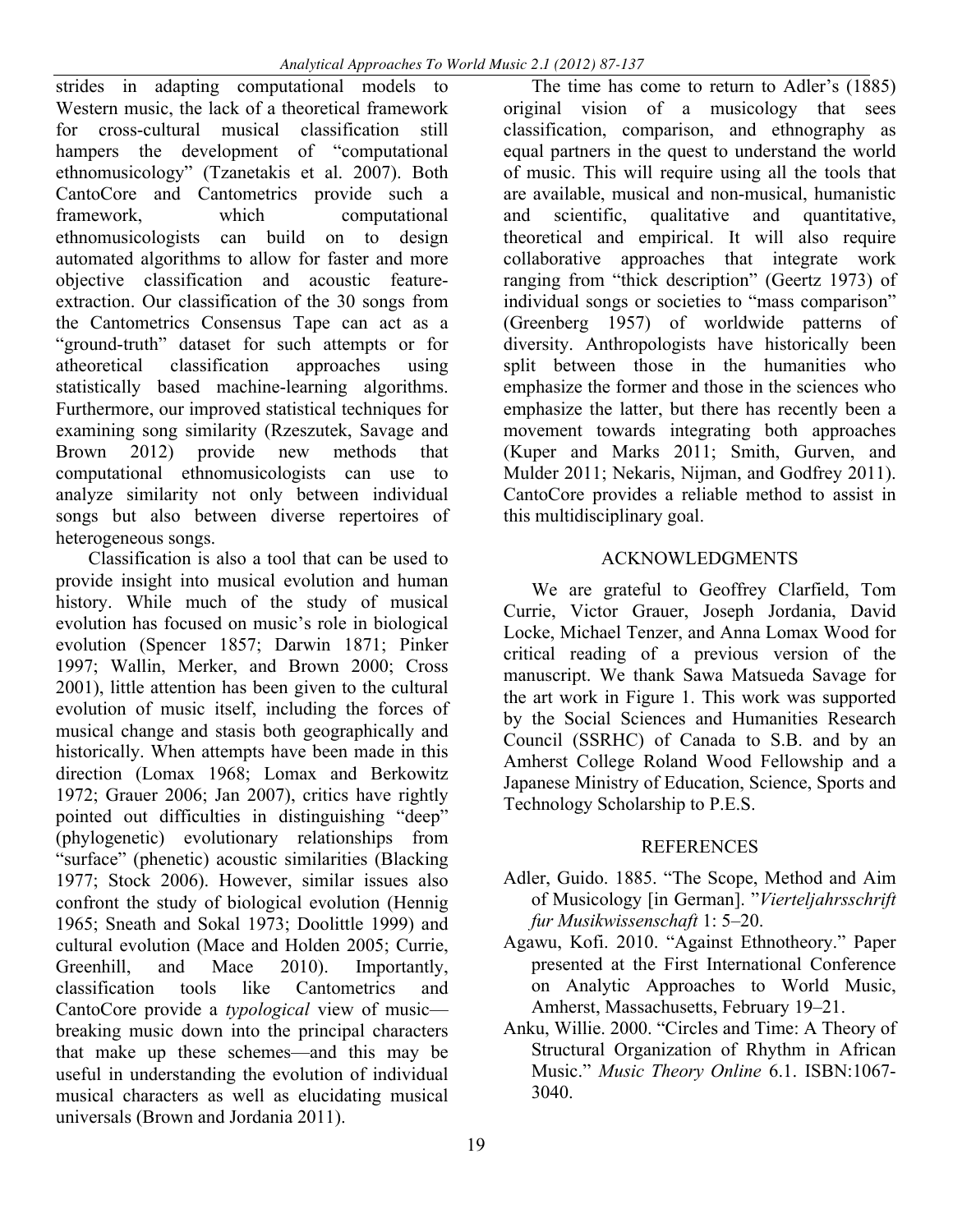- Atkinson, Quentin D. 2011. "Phonemic Diversity Supports a Serial Founder Effect Model of Language Expansion from Africa." *Science* 332: 346–349.
- Bertin-Mahieux, Thierry, Dan P.W. Ellis, Brian Whitman, and Paul Lamere. 2011. "The Million Song Dataset." *Proceedings of the 12th International Society for Music Information Retrieval Conference (ISMIR 2011)*: 591–596.
- Blacking, John. 1973. *How Musical is Man?* Seattle: University of Washington Press.
- \_\_\_\_\_\_. 1977. "Some Problems of Theory and Method in the Study of Musical Change." *Yearbook of the International Folk Music Council* 9: 1–26.
- Brown, Steven. 2000. "The 'Musilanguage' Model of Musical Evolution." In *The Origins of Music*, ed. Nils L. Wallin, Bjorn Merker, and Steven Brown, 271–300. Cambridge, MA: MIT Press.
- Brown, Steven, and Joseph Jordania. 2011. "Universals in the World's Musics." *Psychology of Music*. doi:10.1177/0305735611425896.
- Busby, George. 2006. "Finding the Blues: An Investigation into the Origins and Evolution of African-American Music." M.Sc. thesis: University of London.
- Cohen, Jacob. 1960. "A Coefficient of Agreement for Nominal Scales." *Educational and Psychological Measurement* 20.1: 37–46.
	- \_\_\_\_\_\_. 1968. "Weighted Kappa: Nominal Scale Agreement with Provision for Scaled Disagreement or Partial Credit." *Psychological Bulletin* 70.4: 213–220.
- Cross, Ian. 2001. "Music, Cognition, Culture, and Evolution." *Annals of the New York Academy of Sciences* 930: 28–42.
- Currie, Thomas E., Simon J. Greenhill, and Ruth Mace. 2010. "Is Horizontal Transmission Really a Problem for Phylogenetic Comparative Methods? A Simulation Study Using Continuous Cultural Traits." *Philosophical Transactions of the Royal Society B: Biological Sciences* 365.1559: 3903–3912.
- Currie, Thomas E., and Ruth Mace. 2009. "Political Complexity Predicts the Spread of Ethnolinguistic Groups." *Proceedings of the National Academy of Sciences of the United States of America* 106.18: 7339–7344.
- Darwin, Charles. 1859. *On the Origin of Species by Means of Natural Selection, or the Preservation*

*of Favoured Races in the Struggle for Life*. London: John Murray.

\_\_\_\_\_\_. 1871. *The Descent of Man, and Selection in Relation to Sex*. London: John Murray.

- Doolittle, W. Ford. 1999. "Phylogenetic Classification and the Universal Tree." *Science* 284.5423: 2124–2128.
- Dowling, W. Jay, and Dane L. Harwood. 1986. *Music Cognition*. Orlando: Academic Press.
- Downey, James C. 1970. "Review of A. Lomax, Folk Song Style and Culture." *Ethnomusicology* 14.1: 63–67.
- Driver, Harold E. 1970. "Review of A. Lomax, Folk Song Style and Culture." *Ethnomusicology* 14.1: 57–62.
- Dunn, Michael, Simon J. Greenhill, Stephen C. Levinson, and Russell D. Gray. 2011. "Evolved Structure of Language Shows Lineage-Specific Trends in Word-Order Universals." *Nature* 473: 79–82.
- Ellis, Alexander J. 1885. "On the Musical Scales of Various Nations." *Journal of the Society of Arts* 33.1: 485–527.
- Erickson, Edwin E. 1976. "Tradition and Evolution in Song Style: A Reanalysis of Cantometric Data." *Cross-Cultural Research* 11.4: 277–308.
- Feld, Steven, and Aaron A. Fox. 1994. "Music and Language." *Annual Review of Anthropology* 23: 25–53.
- Geertz, Clifford. 1973. *The Interpretation of Cultures*. New York: Basic Books.
- Grauer, Victor. 2005. "'Cantometrics—Song and Social Culture': A Response." *Musical Traditions* 159. http://www.mustrad.org.uk/ articles/cantome2.htm.
- Grauer, Victor. 2006. "Echoes of our Forgotten Ancestors." *The World of Music* 48.2: 5–59.
- Greenberg, Joseph H. 1957. *Essays in Linguistics*. Chicago: University of Chicago Press.
- Harris, Marvin. 1976. "History and Significance of the Emic/Etic Distinction." *Annual Review of Anthropology* 5.1: 329–350.
- Haspelmath, Martin, Matthew S. Dryer, David Gil, and Bernard Comrie, eds. 2005. *The World Atlas of Language Structures*. Oxford: Oxford University Press.
- Hennig, Willi. 1965. "Phylogenetic Systematics." *Annual Review of Entomology* 10.1: 97–116.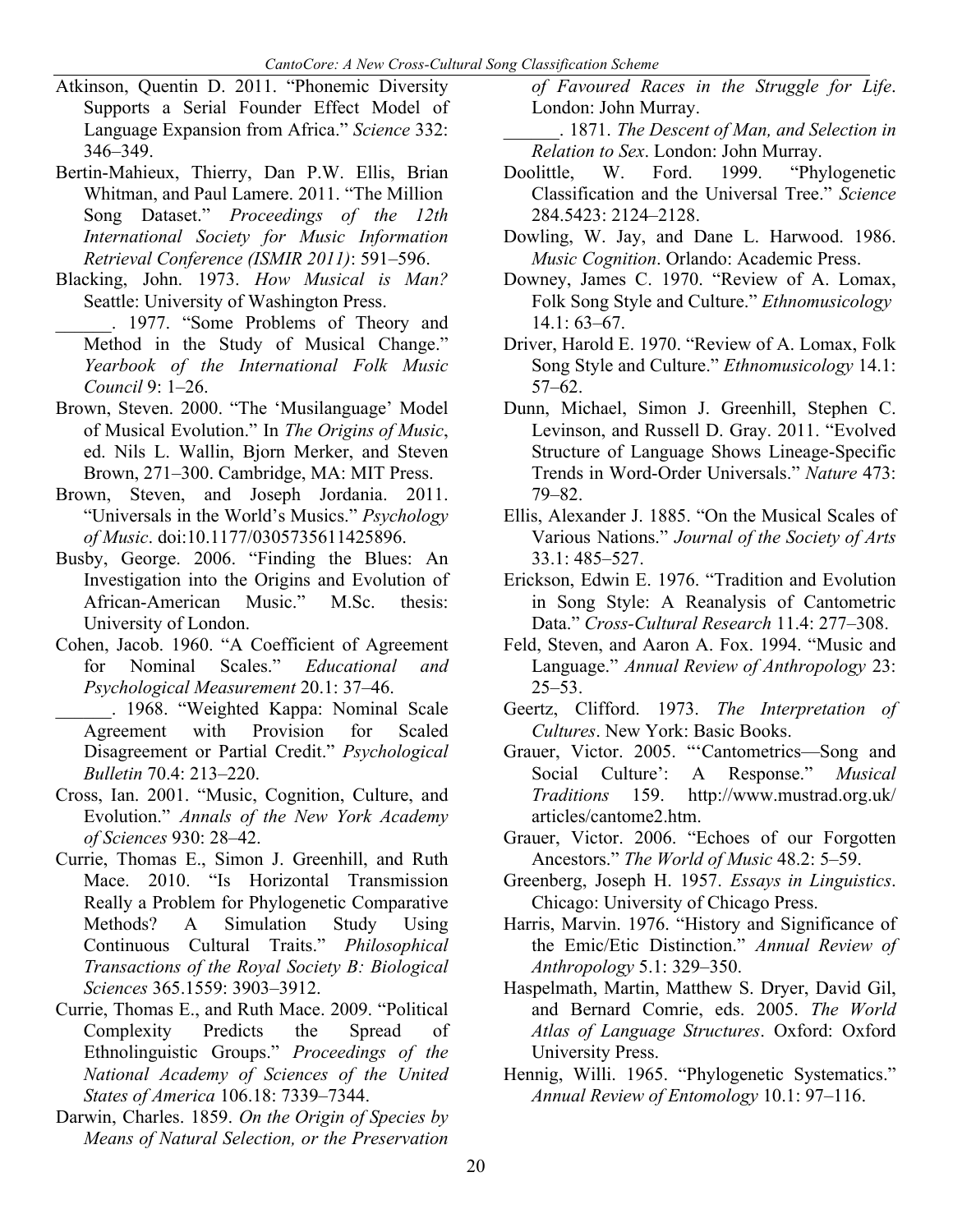- Henry, Edward O. 1976. "The Variety of Music in a North Indian Village: Reassessing Cantometrics." *Ethnomusicology* 20.1: 49–66.
- Hood, Mantle. 1971. *The Ethnomusicologist*. New York: McGraw-Hill.
- Hornbostel, Erich M. von, and Curt Sachs. 1914. "Classification of Musical Instruments [in German]." *Zeitschrift fur Ethnologie* 14: 3–29.
- Huron, David. 2006. *Sweet Anticipation: Music and the Psychology of Expectation*. Cambridge: MIT Press.
- Jan, Steven. 2007. *The Memetics of Music: A Neo-Darwinian View of Musical Structure and Culture*. Hants: Ashgate.
- Jones, William. 1807. *The Works of Sir William Jones*. 1st ed. London: John Hatchard.
- Kolinski, Mieczyslaw. 1961. "Classification of Tonal Structures." *Studies in Ethnomusicology* 1: 38–76.
	- \_\_\_\_\_\_. 1962. "Consonance and Dissonance." *Ethnomusicology* 6.2: 66–74.
- \_\_\_\_\_\_. 1973. "A Cross-Cultural Approach to Metro-Rhythmic Patterns." *Ethnomusicology* 17.3: 494–506.<br>1978. "The
- \_\_\_\_\_\_. 1978. "The Structure of Music: Diversification Versus Constraint." *Ethnomusicology* 22.2: 229–244.
- Krumhansl, Carol. 1990. *Cognitive Foundations of Musical Pitch*. New York: Oxford University Press.
- Kuper, Adam, and Jonathan Marks. 2011. "Anthropologists Unite!" *Nature* 470.7333: 166–168.
- Landis, J. Richard, and Gary G. Koch. 1977. "The Measurement of Observer Agreement for Categorical Data." *Biometrics* 33.1: 159–174.
- Lerdahl, Fred, and Ray Jackendoff. 1983. *A Generative Theory of Tonal Music*. Cambridge, MA: MIT Press.
- Leroi, Armand M., and Jonathan Swire. 2006. "The Recovery of the Past." *The World of Music* 48.3: 43–54.
- Lewis, M. Paul, ed. 2009. *Ethnologue: Languages of the World*. 16th ed. Dallas: SIL International.
- Lomax, Alan. 1959. "Folk Song Style." *American Anthropologist* 61.6: 927–954.

\_\_\_\_\_\_. 1976. *Cantometrics: An Approach to the Anthropology of Music*. Berkeley: University of California Extension Media Center.

- Lomax, Alan, ed. 1968. *Folk Song Style and Culture*. Washington, DC: American Association for the Advancement of Science.
- Lomax, Alan, and Norman Berkowitz. 1972. "The Evolutionary Taxonomy of Culture." *Science* 177.4045: 228–239.
- Lomax, Alan, and Victor Grauer. 1968. "The Cantometric Coding Book." In *Folk Song Style and Culture*, ed. Alan Lomax, 34–74. Washington, DC: American Association for the Advancement of Science.
- Lomax, Alan, Joan Halifax, and Norman N. Markel. 1968. "Consensus on Cantometric Parameters." In *Folk Song Style and Culture*, ed. Alan Lomax, 111–116. Washington, DC: American Association for the Advancement of Science.
- London, Justin. 1995. "Some Examples of Complex Meters and their Implications for Models of Metric Perception." *Music Perception* 13.1: 59– 77.
- ———. 2004. *Hearing in Time: Psychological Aspects of Musical Meter*. Oxford: Oxford University Press.
- Mace, Ruth, and Clare J. Holden. 2005. "A Phylogenetic Approach to Cultural Evolution." *Trends in Ecology and Evolution* 20.3: 116–21.
- Maranda, Elli Kongas. 1970. "Deep Significance and Surface Significance: Is Cantometrics Possible?" *Semiotica* 2.2: 173–184.
- McLeod, Norma. 1974. "Ethnomusicological Research and Anthropology." *Annual Review of Anthropology* 3.1: 99–115.
- Merriam, Alan P. 1982. "On Objections to Comparison in Ethnomusicology." In *Crosscultural Perspectives on Music*, ed. Robert Falck and Timothy Rice, 175–189. Toronto: University of Toronto Press.
- Naroll, Raoul. 1969. "Singing and Dancing: A Cross-Cultural Survey." *Science* 166.3903: 366– 367.
- Nekaris, K. Anne-Isola, Vincent Nijman, and Laurie R. Godfrey. 2011. "Anthropology: Follow Field Primatologists." *Nature* 471: 448.
- Nettl, Bruno. 1970. "Review of A. Lomax, Folk Song Style and Culture." *American Anthropologist* 72.2: 438–441.

\_\_\_\_\_\_. 2005. *The Study of Ethnomusicology: Thirty-One Issues and Concepts*. 2nd ed. Champaign: University of Illinois Press.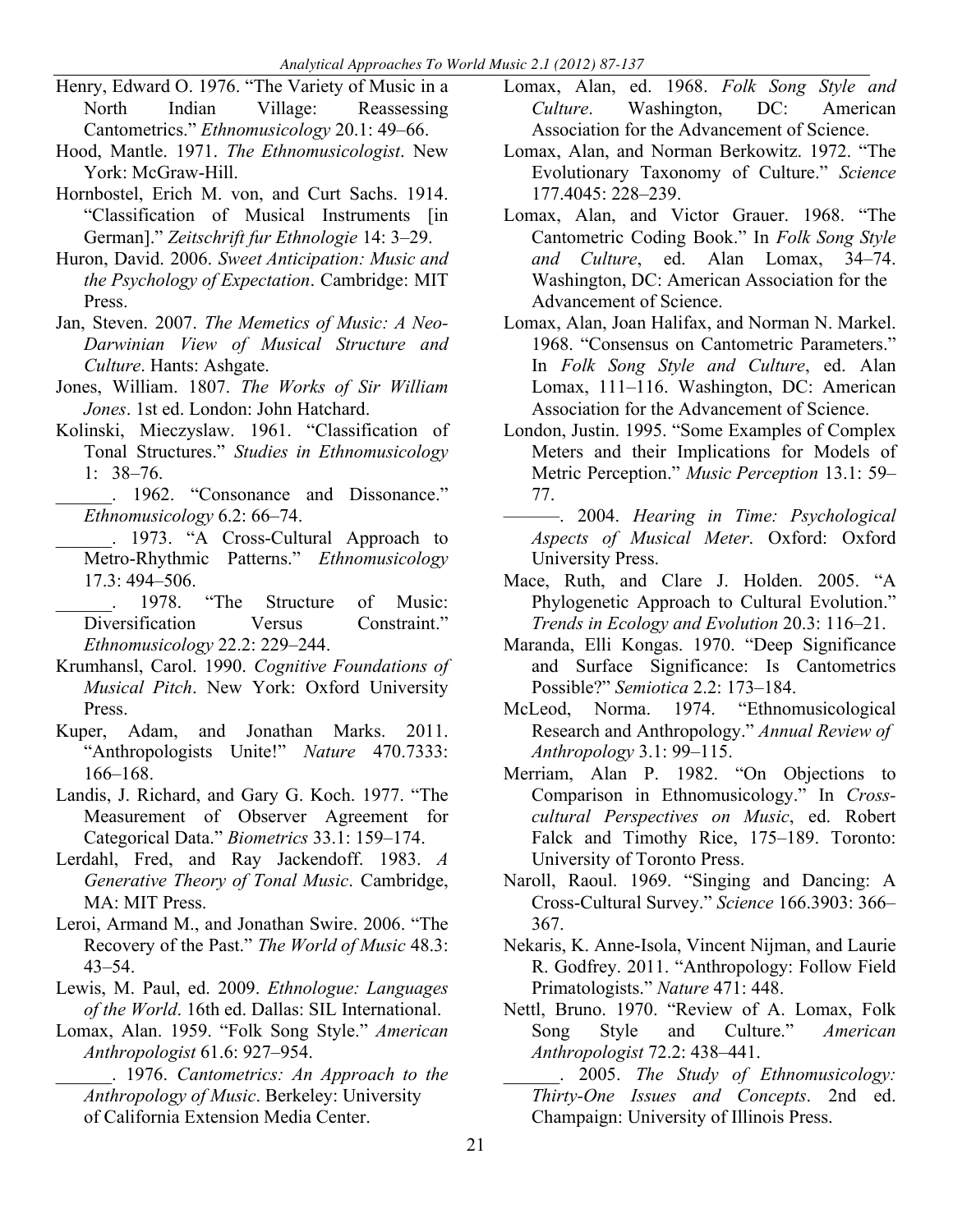- Patel, Aniruddh D. 2008. *Music, Language and the Brain*. Oxford: Oxford University Press.
- Patel, Aniruddh D., and Joseph R. Daniele. 2003. "An Empirical Comparison of Rhythm in Language and Music." *Cognition* 87.1: 35–45.
- Perlman, Marc, and Carol L. Krumhansl. 1996. "An Experimental Study of Internal Interval Standards in Javanese and Western Musicians." *Music Perception* 14.2: 95–116.
- Pfordresher, Peter Q., Steven Brown, Kimberly M. Meier, Michel Belyk, and Mario Liotti. 2010. "Imprecise Singing is Widespread." *The Journal of the Acoustical Society of America* 128.4: 2182–2190.
- Pinker, Steven. 1997. *How the Mind Works*. New York: Norton.
- Plomp, R., and W.J.M. Levelt. 1965. "Tonal Consonance and Critical Bandwidth." *The Journal of the Acoustical Society of America* 38: 548–560.
- Powers, Harold S., Frans Wiering, James Porter, James Cowdery, Richard Widdess, Ruth Davis, Marc Perlman, Stephen Jones, and Allan Marett. 2012. "Mode." *Grove Music Online. Oxford Music Online.*

http://www.oxfordmusiconline.com/subscriber/ article/grove/music/43718#S43718 (accessed March 1, 2012).

- Rzeszutek, Tom, Patrick E. Savage, and Steven Brown. 2012. "The Structure of Cross-Cultural Musical Diversity." *Proceedings of the Royal Society B: Biological Sciences* 279: 1606-1612.
- Sachs, Curt. 1943. *The Rise of Music in the Ancient World: East and West*. New York: Norton.
- Schaffrath, Helmut. 1995. *The Essen Folksong Database in Kern Format*, ed. D. Huron. Menlo Park, CA: Center for Computer Assisted Research in the Humanities.
- Schenker, Heinrich. 1979. *Free Composition (Der freie Satz): Volume III of New Musical Theories and Fantasies*. New York: Longman.
- Sim, Julius, and Chris C. Wright. 2005. "The Kappa Statistic in Reliability Studies: Use,

Interpretation, and Sample Size Requirements." *Physical Therapy* 85.3: 257–268.

- Smith, Eric Alden, Michael Gurven, and Monique Borgerhoff Mulder. 2011. "Anthropology: It Can Be Interdisciplinary." *Nature* 471: 448.
- Sneath, Peter H.A., and Robert R. Sokal. 1973. *Numerical Taxonomy: The Principles and Practice of Numerical Classification*. San Francisco: W.H. Freeman and Company.
- Spencer, Herbert. 1857. "The Origin and Function of Music." *Fraser's Magazine* 56: 396–408.
- Stock, Jonathan P. J. 2006. "Clues from our Present Peers? A Response to Victor Grauer." *The World of Music* 48.2: 73–91.
- Stone, Ruth, Bruno Nettl, James Porter, and Tim Rice, eds. 1998. *The Garland Encyclopedia of World Music (10 vols., 9 CDs)*. New York: Routledge.
- Tenzer, Michael, ed. 2006. *Analytical Studies in World Music*. New York: Oxford University Press.
- Tierney, Adam T., Frank A. Russo, and Aniruddh D. Patel. 2011. "The Motor Origins of Human and Avian Song Structure." *Proceedings of the National Academy of Sciences* 108.37: 15510– 15515.
- Toiviainen, Petri, and Tuomas Eerola. 2001. "A Method for Comparative Analysis of Folk Music Based on Musical Feature Extraction and Neural Networks." In *Proceedings of the VII International Symposium of Systematic and Comparative Musicology and the III International Conference on Cognitive Musicology*, ed. H. Lappalainen, 41–45. Jyväskylä: University of Jyväskylä.
- Tzanetakis, George, Ajay Kapur, W. Andrew Schloss, and Matthew Wright. 2007. "Computational Ethnomusicology." *Journal of Interdisciplinary Music Studies* 1.2: 1–24.
- Wallin, Nils L., Bjorn Merker, and Steven Brown, eds. 2000. *The Origins of Music*. Cambridge, MA: MIT Press.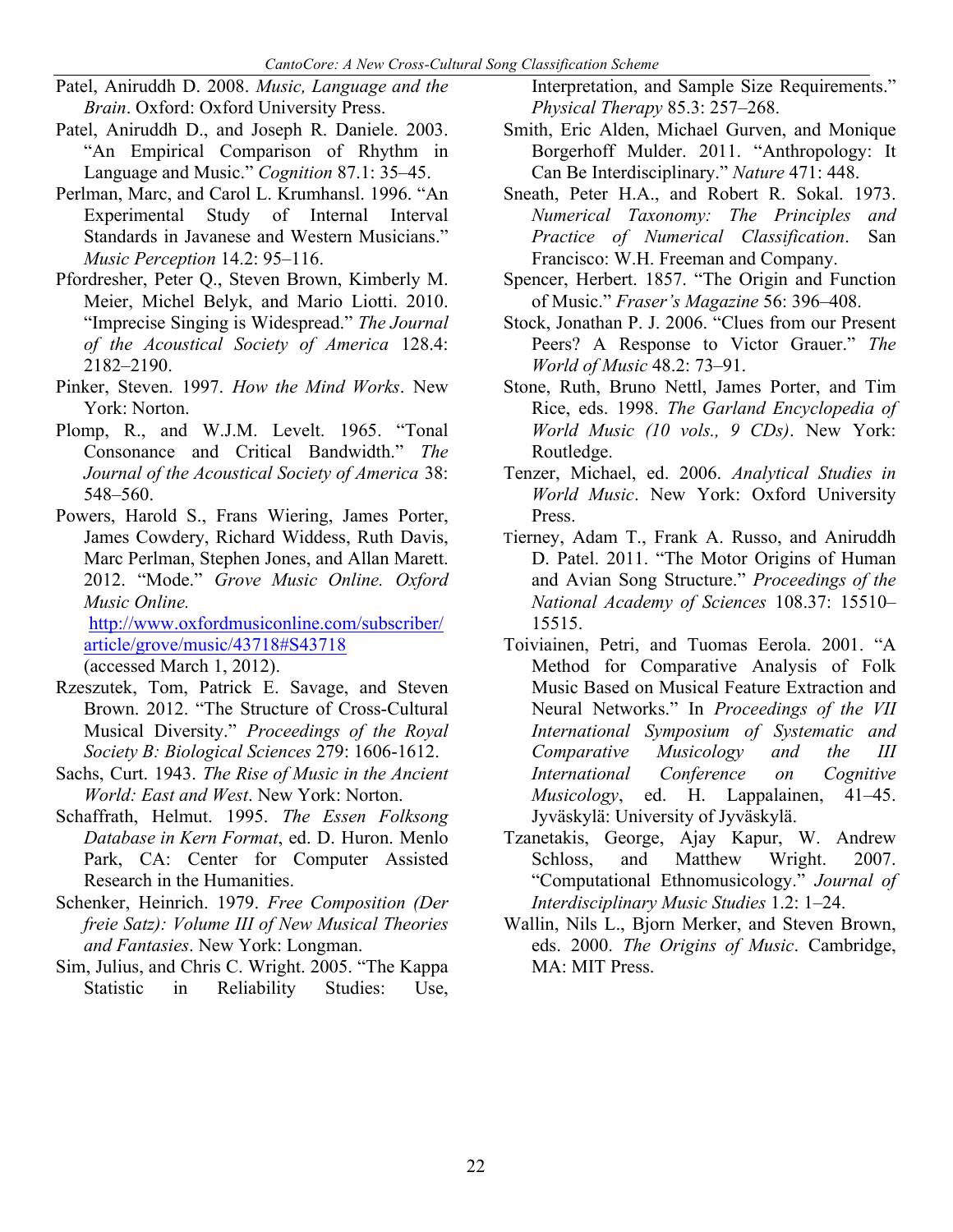#### APPENDICES

#### *Appendix A: Sample CantoCore codings*

**Table A1.** CantoCore codings of all 30 songs from the Cantometrics Consensus Tape, as done by P.E.S. The 30 songs (see Lomax 1976, 164–171 for details) are listed by row number, and the 26 CantoCore characters are listed by column number. In cases of multicoding, the most prominent coding is bolded. See text for a detailed description of the characters and character-states. Recordings of these songs are available on Tape VII of Lomax (1976), and are scheduled to be re-released digitally by the Association for Cultural Equity at http://research.culturalequity.org/cls.jsp.

|                                          |              | CantoCore character number |              |                   |     |                         |                  |                         |             |    |                         |                         |                         |                          |                                                 |                         |                  |                  |              |                         |                   |                         |                          |                         |              |              |                         |
|------------------------------------------|--------------|----------------------------|--------------|-------------------|-----|-------------------------|------------------|-------------------------|-------------|----|-------------------------|-------------------------|-------------------------|--------------------------|-------------------------------------------------|-------------------------|------------------|------------------|--------------|-------------------------|-------------------|-------------------------|--------------------------|-------------------------|--------------|--------------|-------------------------|
|                                          |              | 1                          | 2            | 3                 | 4   | 5                       | 6                | 7                       | 8           | 9  | 10                      |                         |                         |                          | 11 12 13 14 15 16 17 18 19 20 21 22 23 24 25 26 |                         |                  |                  |              |                         |                   |                         |                          |                         |              |              |                         |
|                                          | 1            | ad                         | a            | $\mathbf c$       | a   | $\overline{11}$         | 111              | 111                     | e           | ce | $\overline{11}$         | $\overline{11}$         | $\overline{11}$         |                          | iii acef i                                      |                         | ii               | 111              | bc           |                         | ii abc ii         |                         | $\overline{11}$          | 111                     | b            | b            | $\mathbf{1}$            |
|                                          | $\mathbf{2}$ | d                          | a            | $\mathbf c$       | a   | $\mathbf i$             | 111              | $\overline{11}$         | e           | e  | ii                      | i                       | ii                      | iii                      | f                                               | $\mathbf i$             | ii               | ī                |              |                         | $n/a$ n/a n/a iii |                         | ii                       | $\mathbf{1}$            | a            | a            | n/a                     |
|                                          | 3            | d                          | a            | $\mathbf{c}$      | a   | ii                      | iii              | i                       | e           | e  | $\overline{\mathbf{1}}$ | ii                      | $\overline{\mathbf{1}}$ | ii                       | ac                                              | $\frac{1}{1}$           | iii              | $\mathbf{i}$     |              |                         | $n/a$ n/a n/a ii  |                         | $\overline{11}$          | i                       | d            | a            | n/a                     |
|                                          | 4            | a                          |              | $n/a$ n/a n/a n/a |     |                         | $\overline{11}$  | 111                     | e           | e  | 111                     | $\overline{11}$         | 11                      | 111                      | f                                               | 111                     | $\mathbf i$      | 1                |              |                         | $n/a$ n/a n/a     | $\mathbf{1}$            | 11                       | 1                       | a            | a            | n/a                     |
|                                          | 5            | d                          | a            | $\mathbf{c}$      | a   | ii                      | 111              | $\overline{11}$         | e           | e  | ii                      | i                       | 111                     | iii                      | cf                                              | $\overline{1}$          | 1                | $\mathbf{1}$     |              |                         | $n/a$ n/a n/a     | $\overline{11}$         | $\mathbf{1}$             | $\mathbf{1}$            | a            | a            | n/a                     |
|                                          | 6            | d                          | a            | $\mathbf c$       | a   | iii                     | iii              | $\overline{\mathbf{u}}$ | e           | e  | ii                      | iii                     | ii                      | iii                      | e                                               | iii                     | i                | ī                |              |                         | $n/a$ n/a n/a     | ii                      | ii                       | ii                      | a            | a            | n/a                     |
|                                          | 7            | a                          |              | $n/a$ n/a n/a n/a |     |                         | $\mathbf{i}$     | 111                     | e           | e  | ii                      | $\overline{\mathbf{u}}$ | $\overline{11}$         | $\mathbf{i}$             | af                                              | $\overline{111}$        | $\mathbf{i}$     | ii               | bc           | i                       | a                 | ii                      | 111                      | 111                     | d            | a            | n/a                     |
|                                          | 8            | b                          |              | $n/a$ n/a n/a     |     | i                       | $\overline{11}$  | $\overline{11}$         | e           | e  | ii                      | i                       | 111                     | $\overline{\bf ii}$      | ae                                              | iii                     | 111              | i                |              |                         | $n/a$ n/a n/a     | ii                      | $\overline{\mathbf{u}}$  | $\overline{11}$         | d            | a            | n/a                     |
|                                          | 9            | d                          | a            | $\mathbf{c}$      | b   | i                       | $\overline{111}$ | ii                      | e           | e  | $\overline{111}$        | ii                      | $\overline{111}$        | iii                      | ef                                              | i                       | $\mathbf{i}$     | Ť                |              |                         | $n/a$ n/a n/a iii |                         | $\overline{11}$          | i                       | a            | $\mathbf{c}$ | ii                      |
|                                          | 10           | d                          | $\mathbf c$  | b                 | n/a | $\overline{\mathbf{u}}$ | $\overline{1}11$ | $\overline{11}$         | e           | d  | iii                     | ii                      | ii                      | iii                      | ce                                              | 1                       | i                |                  |              |                         | $n/a$ n/a n/a     | ii                      | $\bf{1}$                 | $\bf i$                 | a            | a            | n/a                     |
| Cantometrics Consensus Tape track number | 11           | b                          |              | $n/a$ n/a n/a     |     |                         | ii               | $\mathbf{i}$            | e           | d  | ii                      | ii                      | ii                      | $\overline{\mathbf{ii}}$ | f                                               | i                       | iii              | ii               | $\mathbf c$  | ii                      | $\mathbf c$       | iii                     | ii                       | İ                       | b            | b            | $\mathbf{i}$            |
|                                          | 12           | b                          |              | $n/a$ n/a n/a     |     | 111                     | 11               | $\mathbf i$             | ae          | d  | ii                      | i                       | 11                      | 111                      | ac                                              | $\overline{11}$         | 111              | $\overline{11}$  | b            | n/a                     | a                 | $\overline{\mathbf{u}}$ | $\overline{11}$          | 111                     | b            | a            | n/a                     |
|                                          | 13           | d                          | $\mathbf b$  | $\mathbf{c}$      | a   |                         | 111              | $\overline{11}$         | e           | d  | iii                     | ii                      | iii                     | ii                       | cef                                             |                         |                  |                  |              |                         | $n/a$ $n/a$ $n/a$ | ii                      |                          |                         | $\mathbf c$  | $\mathbf{c}$ | $\mathbf{i}$            |
|                                          | 14           | d                          | a            | c                 | a   | $\mathbf 1$             | iii              | $\overline{11}$         | ae          | d  | ii                      | i                       | ii                      | iii                      | ef                                              | ii                      | i                | $\mathbf{1}$     |              |                         | $n/a$ $n/a$ $n/a$ | ii                      | $\overline{\mathbf{u}}$  | 11                      | a            | a            | n/a                     |
|                                          | 15           | d                          | a            | $\mathbf{c}$      | a   | ii                      | $\overline{111}$ | ii                      | e           | e  | 111                     | $\overline{\mathbf{u}}$ | $\overline{\mathbf{u}}$ | iii                      | $\mathbf c$                                     | $\mathbf{i}$            | i                | ii               | $\mathbf{c}$ | $\overline{\mathbf{u}}$ | $\mathbf c$       | $\overline{111}$        | ii                       | $\mathbf{i}$            | $\mathbf c$  | $\mathbf{c}$ | $\mathbf{i}$            |
|                                          | 16           | b                          |              | $n/a$ n/a n/a     |     | i                       | ii               | ii                      | e           | d  | ii                      | $\overline{\mathbf{u}}$ | ii                      | iii                      | $\mathbf c$                                     | $\bf{i}$                | ii               | ī                |              |                         | $n/a$ $n/a$ $n/a$ | iii                     | ii                       | $\overline{\mathbf{u}}$ | d            | a            | n/a                     |
|                                          | 17           | d                          | a            | $\mathbf{c}$      | a   |                         | $\overline{111}$ | ii                      | e           | e  | $\mathbf{1}$            | i                       | 111                     | $\overline{111}$         | f                                               | $\overline{1}$          |                  |                  |              |                         | n/a n/a n/a iii   |                         |                          |                         | a            | a            | n/a                     |
|                                          | 18           | a                          |              | $n/a$ n/a n/a n/a |     |                         | $\overline{11}$  | 11                      | e           | a  | 11                      | 111                     | Ť                       | i                        | a                                               | 111                     | $\mathbf{1}$     | $\mathbf{1}$     |              |                         | $n/a$ n/a n/a iii |                         | 11                       | 1                       | d            | a            | n/a                     |
|                                          | 19           | a                          |              | $n/a$ n/a n/a n/a |     |                         | $\overline{111}$ | ii                      | e           | d  | j.                      | ii                      | $\overline{11}$         | j                        | e                                               | $\overline{\mathbf{u}}$ | $\overline{111}$ | i                |              |                         | $n/a$ n/a n/a iii |                         |                          |                         | $\mathbf{c}$ | $\mathbf c$  | $\mathbf{1}$            |
|                                          | 20           | d                          | a            | $\mathbf c$       | b   | İ                       | 111              | 11                      | e           | e  | $\overline{11}$         | İ                       | $\overline{11}$         | 111                      | f                                               | 111                     | 111              | $\overline{11}$  | b            | n/a                     | a                 | 111                     | $\overline{11}$          | $\mathbf{1}$            | a            | a            | n/a                     |
|                                          | 21           | b                          |              | $n/a$ n/a n/a     |     | $\mathbf{i}$            | $\overline{11}$  | $\overline{11}$         | $\mathbf c$ | a  | ii                      | iii                     | $\mathbf i$             | $\mathbf{i}$             | ac                                              | iii                     | $\overline{11}$  | $\mathbf{1}$     |              |                         | $n/a$ $n/a$ $n/a$ | $\mathbf{i}$            | $\overline{11}$          | $\overline{11}$         | a            | a            | n/a                     |
|                                          | 22           | a                          |              | $n/a$ n/a n/a n/a |     |                         | ii               | iii                     | e           | d  | ii                      | ii                      | ii                      | iii                      | af                                              | iii                     | i                | i                |              |                         | $n/a$ n/a n/a     | i                       | 11                       | 11                      | a            | a            | n/a                     |
|                                          | 23           | d                          | b            | $\mathbf{c}$      | a   | 11                      | 111              | $\overline{11}$         | e           | e  | 111                     | $\overline{11}$         | 11                      | $\overline{11}$          | det                                             | $\mathbf{1}$            | $\mathbf{I}$     | 111              | $\mathbf c$  | $\overline{11}$         | $abc$ ii          |                         | $\overline{11}$          | $\mathbf{1}$            | d            | a            | n/a                     |
|                                          | 24           | d                          | a            | c                 | a   | İ1                      | 111              | $\overline{11}$         | e           | e  | ii                      | i                       | $\mathbf i$             | $\mathbf{i}$             | a                                               | $\bf i$                 | 11               | ii               | c            | i                       | ac                | 111                     | $\mathbf i$              | $\mathbf{1}$            | d            | a            | n/a                     |
|                                          | 25           | b                          |              | $n/a$ n/a n/a     |     |                         | ii               | i                       | e           | d  | $\overline{111}$        | $\overline{11}$         | $\mathbf{I}$            | ii                       | $\mathbf c$                                     |                         | iii              | ii               | b            | n/a                     | a                 | $\overline{111}$        | $\overline{\mathbf{u}}$  |                         | b            | b            | iii                     |
|                                          | 26           | b                          |              | $n/a$ n/a n/a     |     | $\overline{\mathbf{u}}$ | 111              | 11                      | e           | d  | $\mathbf{1}$            | 11                      | 11                      | $\overline{11}$          | ac                                              | 111                     | 111              | $\bf{1}$         |              |                         | $n/a$ n/a n/a     | $\overline{111}$        | 11                       | 111                     | d            | a            | n/a                     |
|                                          | 27           | d                          | a            | $\mathbf{c}$      | b   | ii                      | $\overline{111}$ | ii                      | e           | a  | $\mathbf i$             | $\mathbf{i}$            | ii                      | iii                      | a                                               | $\frac{1}{1}$           | iii              | $\overline{111}$ | b            | n/a                     | b                 | iii                     | $\overline{1}$           | İ                       | d            | $\mathbf c$  | iii                     |
|                                          | 28           | d                          | $\mathbf{c}$ | b                 | n/a | i                       | ii               | ii                      | e           | e  | ii                      | i                       | ii                      | ii                       | $_{\rm cf}$                                     | i                       | ii               | i                |              |                         | $n/a$ n/a n/a     | $\overline{111}$        | ii                       | j                       | d            | $\mathbf c$  | $\mathbf{i}$            |
|                                          | 29           | $\ddot{c}$                 |              | $n/a$ n/a n/a     |     |                         | iii              | $\overline{111}$        | e           | a  | $\overline{\mathbf{i}}$ | i                       |                         | $\mathbf{i}$             | a                                               | iii                     | iii              | iii              | $\mathbf{c}$ | ii                      | $\mathbf c$       | iii                     | $\mathbf{i}$             |                         | d            | $\mathbf{c}$ | $\overline{\mathbf{u}}$ |
|                                          | 30           | b                          |              | $n/a$ n/a n/a ii  |     |                         | iii              | iii                     | e           | e  | 111                     | ii                      | ii                      | $\overline{\mathbf{u}}$  | ae                                              | i                       | i                | ii               | $\mathbf c$  | $\mathbf{ii}$           | $\mathbf c$       | ii                      | $\overline{\mathbf{ii}}$ | ii                      | d            | b            | $\rm ii$                |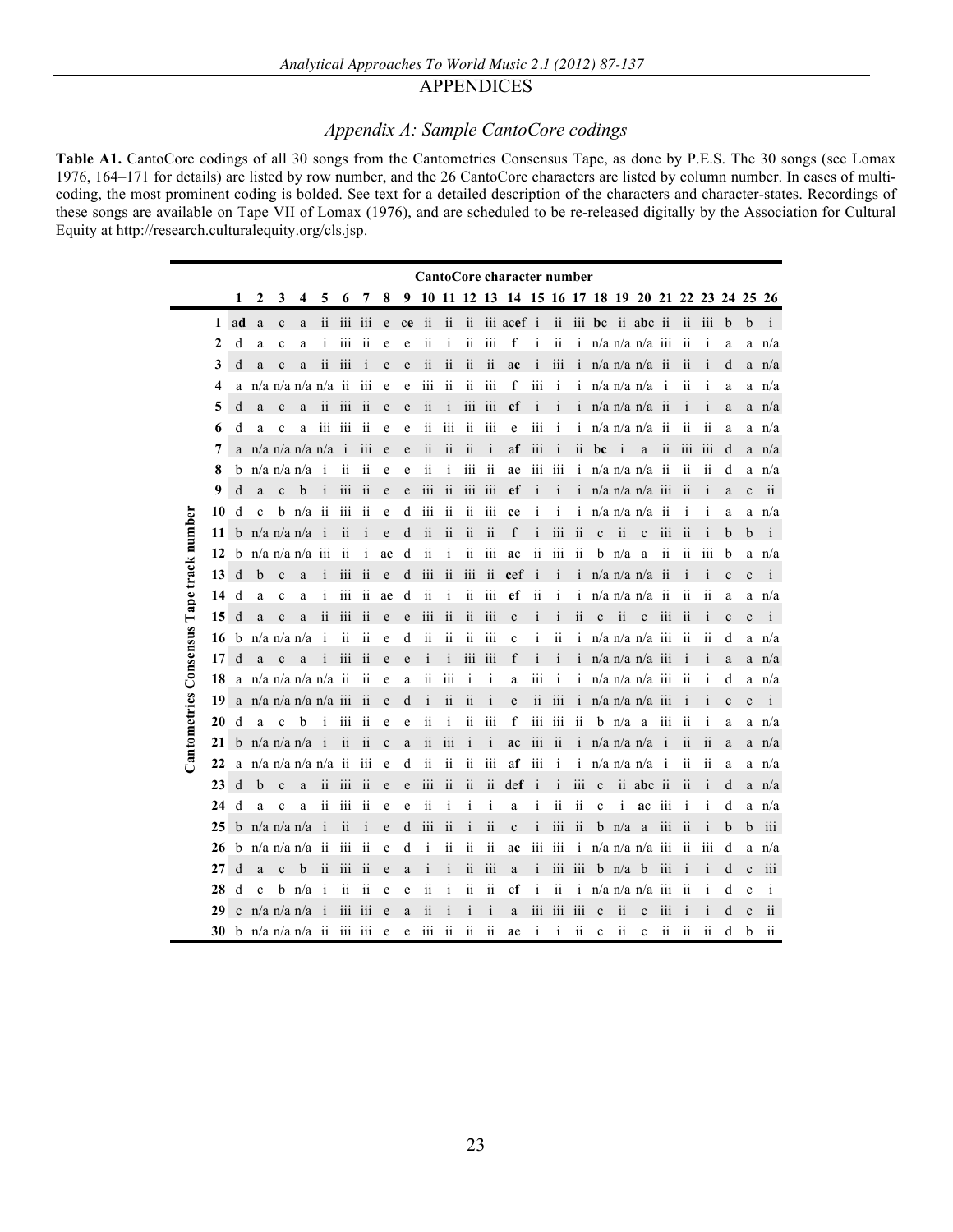# *Appendix B: Inter-rater reliability*

**Table B1.** Inter-rater reliability values for *song-structure* characters from CantoCore and Cantometrics. See text for a description of κ as a measurement of reliability.

| Character                  |                  | Line number         | Reliability $(\kappa)$ |                     |  |  |  |
|----------------------------|------------------|---------------------|------------------------|---------------------|--|--|--|
|                            | <b>CantoCore</b> | <b>Cantometrics</b> | <b>CantoCore</b>       | <b>Cantometrics</b> |  |  |  |
| Meter                      | 1                | 11                  | 0.36                   | 0.043               |  |  |  |
| Number of beats            | $\overline{2}$   | n/a                 | 0.60                   | n/a                 |  |  |  |
| Beat sub-division          | 3                | n/a                 | 0.08                   | n/a                 |  |  |  |
| Number of sub-beats        | 4                | n/a                 | undefined              | n/a                 |  |  |  |
| Syncopation                | 5                | n/a                 | 0.35                   | n/a                 |  |  |  |
| Motivic redundancy         | 6                | n/a                 | 0.22                   | n/a                 |  |  |  |
| Durational variability     | $\overline{7}$   | n/a                 | 0.32                   | n/a                 |  |  |  |
| Tonality                   | 8                | n/a                 | undefined              | n/a                 |  |  |  |
| Mode                       | $\mathbf{Q}$     | n/a                 | 0.25                   | n/a                 |  |  |  |
| Number of pitch classes    | 10               | n/a                 | 0.38                   | n/a                 |  |  |  |
| Hemitonicity               | 11               | n/a                 | 0.20                   | n/a                 |  |  |  |
| Melodic interval size      | 12               | 21                  | 0.48                   | 0.36                |  |  |  |
| Melodic range              | 13               | 20                  | 0.40                   | 0.33                |  |  |  |
| Melodic contour            | 14               | 15                  | 0.37                   | 0.19                |  |  |  |
| Melisma                    | 15               | 29                  | 0.81                   | 0.42                |  |  |  |
| Vocables                   | 16               | 10                  | 0.53                   | 0.62                |  |  |  |
| Number of vocal parts      | 17               | $\overline{4}$      | 0.68                   | 0.15                |  |  |  |
| Rhythmic texture           | 18               | 12                  | 0.62                   | 0.33                |  |  |  |
| Harmonic texture           | 19               | n/a                 | 1.00                   | n/a                 |  |  |  |
| Relative motion            | 20               | 22                  | 0.25                   | 0.14                |  |  |  |
| Phrase repetition          | 21               | 16                  | 0.70                   | 0.23                |  |  |  |
| Phrase length              | 22               | 17                  | 0.39                   | 0.22                |  |  |  |
| Phrase symmetry            | 23               | 18                  | 0.51                   | 0.35                |  |  |  |
| Solo/group arrangement     | 24               | $\mathbf{1}$        | 0.62                   | 0.48                |  |  |  |
| Responsorial arrangement   | 25               | n/a                 | 0.50                   | n/a                 |  |  |  |
| Phrase overlap             | 26               | n/a                 | 0.64                   | n/a                 |  |  |  |
| Position of the final tone | n/a              | 19                  | n/a                    | 0.36                |  |  |  |